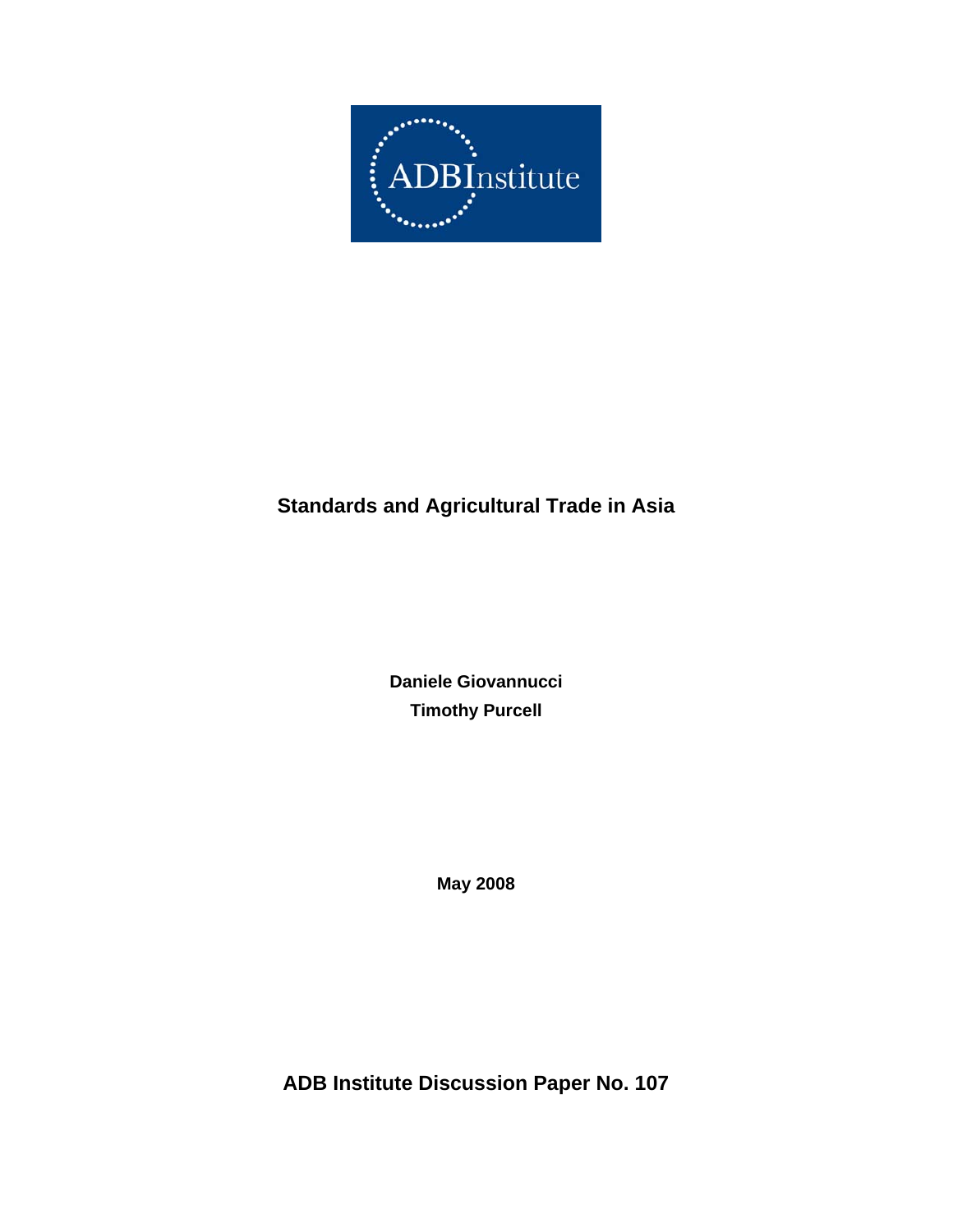Daniele Giovannucci and Timothy Purcell are consultants on agricultural trade standards and policy. See www.dgiovannucci.net or t.purcell@ agriculturaldevelopment.org.

The views expressed in this paper are the views of the authors and do not necessarily reflect the views or policies of ADBI, the Asian Development Bank (ADB), its Board of Directors, or the governments they represent. ADBI does not guarantee the accuracy of the data included in this paper and accepts no responsibility for any consequences of their use. Terminology used may not necessarily be consistent with ADB official terms.

ADBI's discussion papers reflect initial ideas on a topic, and are posted online for discussion. ADBI encourages readers to post their comments on the main page for each discussion paper (given in the citation below). Some discussion papers may develop into research papers or other forms of publication.

This discussion paper is part of an ADBI research project on contract farming and market facilitation for the rural poor. The project will produce a book, tentatively titled *Making Globalization Work for the Poor and the Environment: Contract Farming and Organics*.

Suggested citation:

Giovannucci. Daniele, and Timothy Purcell. 2008. Standards and Agricultural Trade in Asia. ADBI Discussion Paper 107. Tokyo: Asian Development Bank Institute. Available: http://www.adbi.org/discussion-paper/2008/05/22/2542.standards.agricultural.trade.asia/

Asian Development Bank Institute Kasumigaseki Building 8F 3-2-5 Kasumigaseki, Chiyoda-ku Tokyo 100-6008, Japan

Tel: +81-3-3593-5500 Fax: +81-3-3593-5571 www.adbi.org E-mail: info@adbi.org

© 2008 Asian Development Bank Institute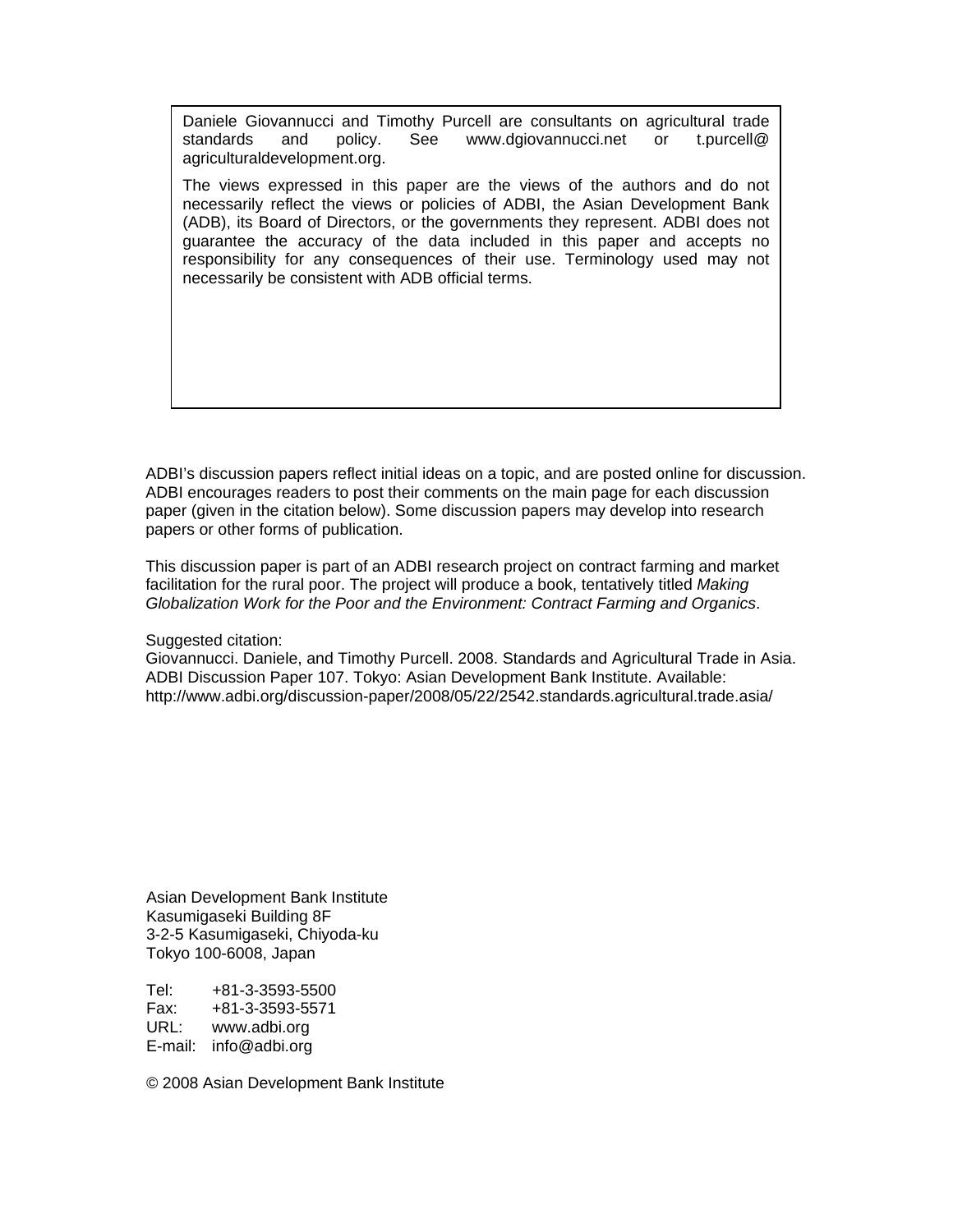#### **Abstract**

In developing countries markets for agri-food products are changing at a pace that is unparalleled in modern history. Markets are increasingly open and increasingly homogenized toward international tastes and requirements for levels of quality, packaging, safety, and even process attributes such as socially or environmentally friendly methods. New distribution channels, dominated by larger firms including supermarket retailers, are imposing high performance demands on their value chains. In order to respond to these increasing market demands, developing countries are facing an inexorable shift toward more industrialized models of farming systems. This shift represents new challenges for small and medium farmers' access to markets and their ability to compete, as traditional standards are often no longer adequate even in some of the more lucrative national or internal markets. The key for many is to understand and achieve new levels of standards.

The question for many countries—and not just developing countries—is what options are there for small farmers, which still comprise the great majority of the world's agricultural producers? Policy solutions will require a commitment to innovative institutional structures that can equitably link international capacity to local needs. A better understanding and collaboration with value chains via practical structures such as contract farming will help to ensure competitiveness and inclusion of small and medium-sized enterprises and smaller farmers.

**JEL Classification:** F12, Q12, D02, Q27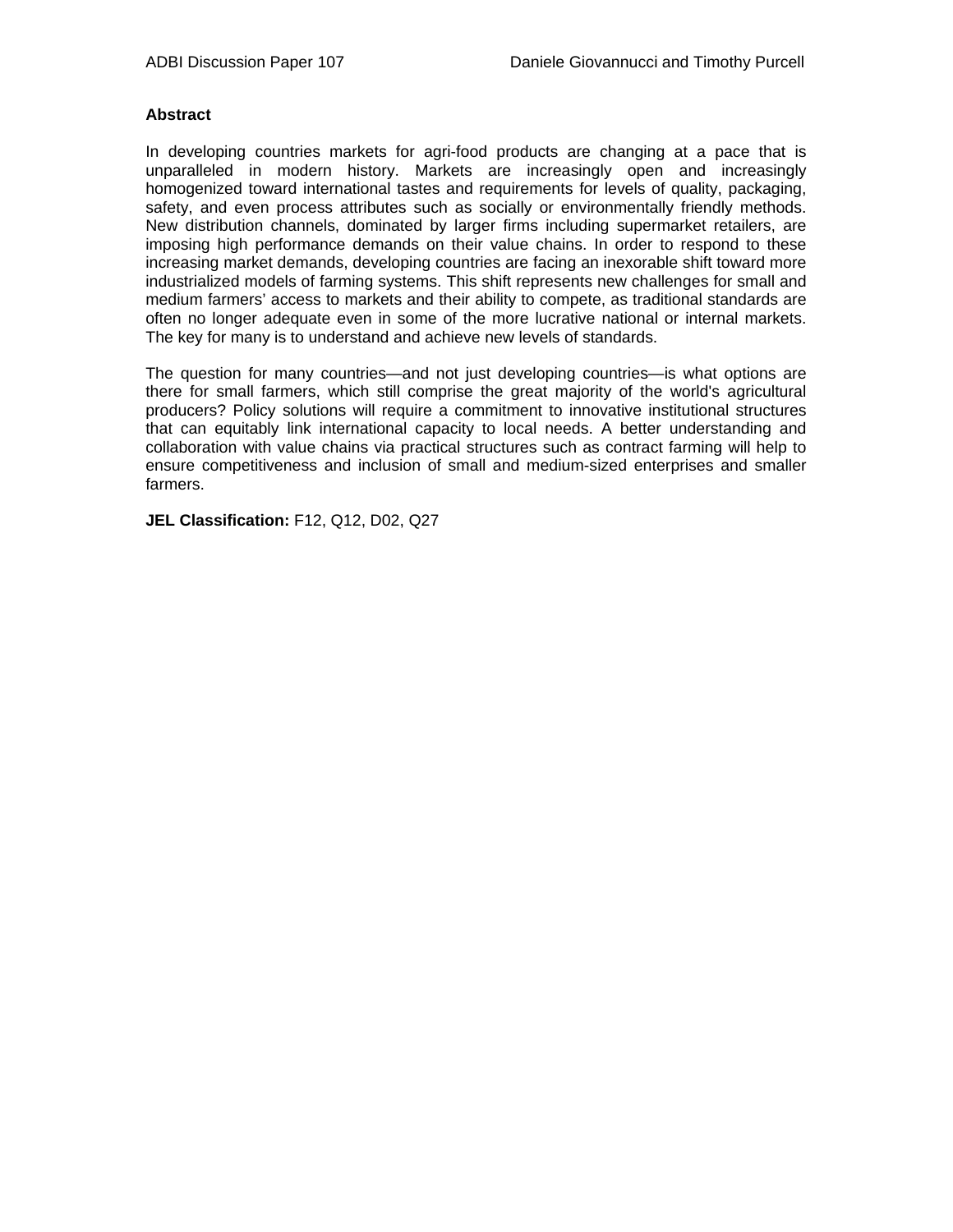# **Contents**

| I.   | Introduction                                                                                                                                                                                                            | $\mathbf{1}$                                    |
|------|-------------------------------------------------------------------------------------------------------------------------------------------------------------------------------------------------------------------------|-------------------------------------------------|
| Ш.   | New Developments Affect Agricultural Producers' Market Access                                                                                                                                                           | 1                                               |
|      | <b>Global Developments Driving New Trade Processes</b><br>Standards Increasingly Set the Rules of the Game<br>Governance<br><b>Producers and SMEs Face Difficult Hurdles</b><br>The Growth of New Distribution Channels | $\overline{2}$<br>3<br>$\overline{4}$<br>6<br>6 |
| III. | Overview of Standards and their Role in Market Access                                                                                                                                                                   | 9                                               |
|      | <b>Standards: Public and Private</b><br>WTO Access and the Role of SPS and TBT Agreements<br><b>Harmonizing Standards</b>                                                                                               | 9<br>13<br>14                                   |
| IV.  | The Current Capacity to Meet Emerging Market Requirements                                                                                                                                                               | 14                                              |
|      | The Challenge<br>Inadequate Standards and Forsaken Value<br><b>Implications for Producers</b>                                                                                                                           | 14<br>16<br>17                                  |
| V.   | Costs and Benefits of Agricultural Trade Standards and the Role of Contracts                                                                                                                                            | 18                                              |
|      | <b>Benefits: Direct and Indirect</b><br><b>Costs: Direct and Indirect</b><br>The Role of Contracts in Agricultural Trade Standards                                                                                      | 19<br>20<br>21                                  |
| VI.  | <b>Conclusions and Recommendations</b>                                                                                                                                                                                  | 22                                              |
|      | Synthesis<br><b>Policy Focus</b><br>Policies<br><b>Public and Private Roles</b>                                                                                                                                         | 22<br>23<br>23<br>24                            |
|      | References                                                                                                                                                                                                              | 27                                              |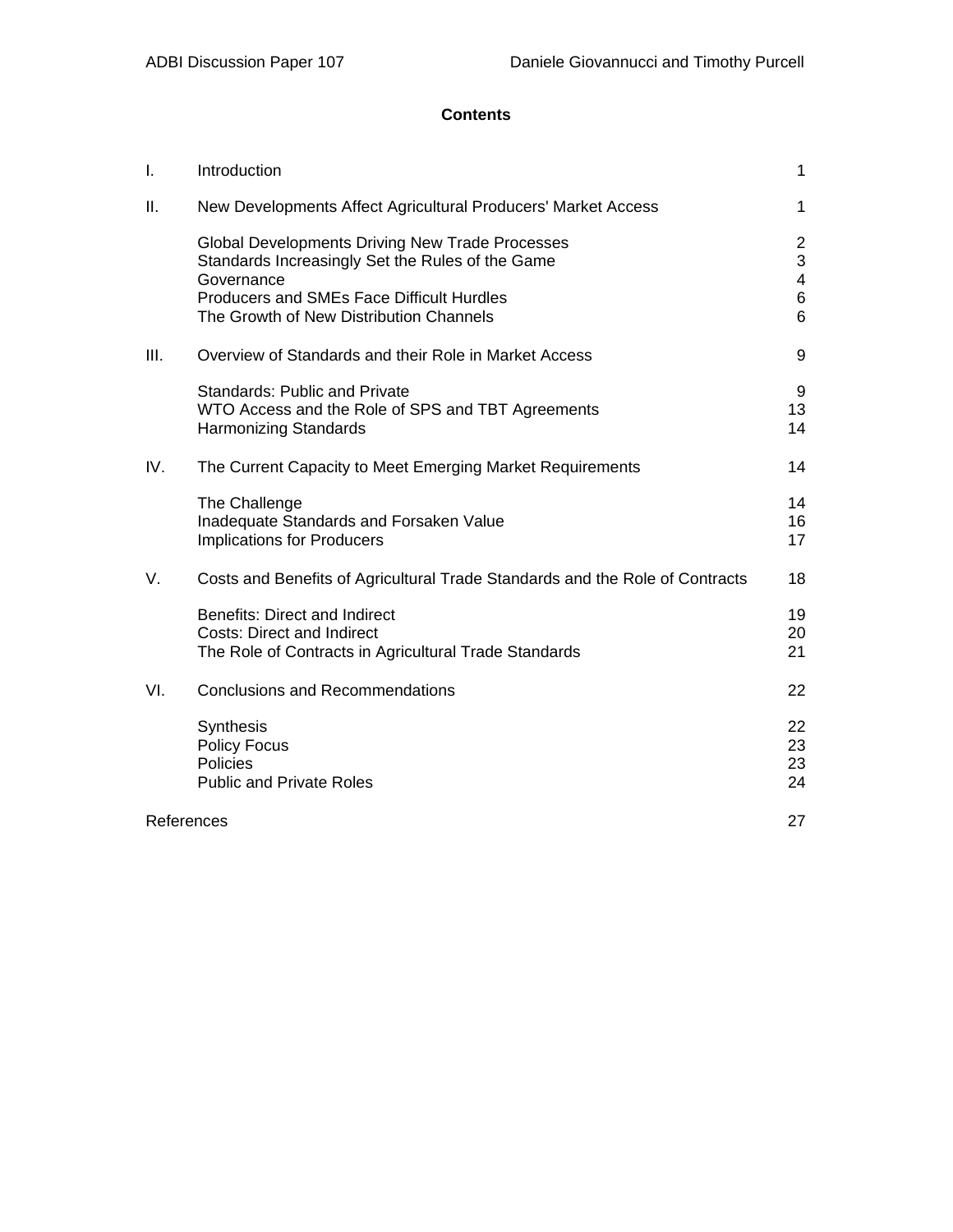## **I. INTRODUCTION**

In developing countries, the markets for agrifood products are changing at a pace that is unparalleled in modern history, becoming increasingly open and homogenized toward international standards. New distribution channels, dominated by larger firms, are imposing higher performance demands, including social and environmental standards, throughout the value chains. Traditional ways of doing business are often no longer adequate, resulting in new challenges for small and medium farms. Acquiring the technical know-how and financial resources to incorporate standards such as quality assurance, safety, and traceability is difficult and failure to do so marginalizes many small and medium farms and agroenterprises.

The public institutions that could traditionally provide such support to farmers have steadily eroded and are now often non-existent. Until the late 1980s, rural development was typically state-focused, with public institutions controlling the systems and infrastructure for agrimarket inputs and outputs. These institutions were, for the most part, unceremoniously scrapped as their shortcomings became evident, free-market theories became prominent, and structural adjustment took hold. Their role in supporting smaller, more marginalized or remote producers, however, was important in facilitating equitable access to information and markets. Consequently, their absence in poorer regions has exacerbated market failures and left a vacuum that is not often adequately filled by the private sector.

Through the lenses of value chain theory and institutional economics, we are beginning to better understand the interrelationship of private sector agricultural production and trade with the emerging processes of civil governance. From such understanding can emerge the necessary innovation and support required to provide sustainable solutions to the challenges of necessary capacity building or long-term financing required by smaller farmers and rural entrepreneurs who want to participate in the value chain. Without effective public and civic institutions, the ability of smaller farms and enterprises to participate is reduced.

## **II. NEW DEVELOPMENTS AFFECT AGRICULTURAL PRODUCERS' MARKET ACCESS**

Due to improved logistics, faster communication, and fewer trade barriers, markets are increasingly open as well as increasingly homogenized toward international standards. Large farming systems are incorporating greater skills and more investment in technology and infrastructure to enable more controlled and large-scale production that is difficult for smaller farmers to achieve. The new market access challenges faced by smaller farmers do not apply just to exports since national or internal markets are beginning to imitate international standards, as part of a shift in the structure of distribution channels away from small local markets toward, for example, supermarkets.

Supermarkets typically procure steady supply and large volumes of products from suppliers. For small farms, to enter into a supermarket's procurement system may require heavy capital and technological investment as well as a more skilled labor force. Agricultural standards play an important role in these procurement systems. Often, farmers simply cannot meet these standards on their own (Reardon and Berdegué 2002ab). Arrangements such as contract farming are one way to resolve the uneven relationships between many small suppliers and a few large buyers.

Agricultural standards evolved over the course of many years and were in essence codified publicly by regular accepted use, but the last decade or so has seen dramatic changes. New and often private standards are demanded by buyers in order to meet their value chain management needs or to reduce their exposure to risk.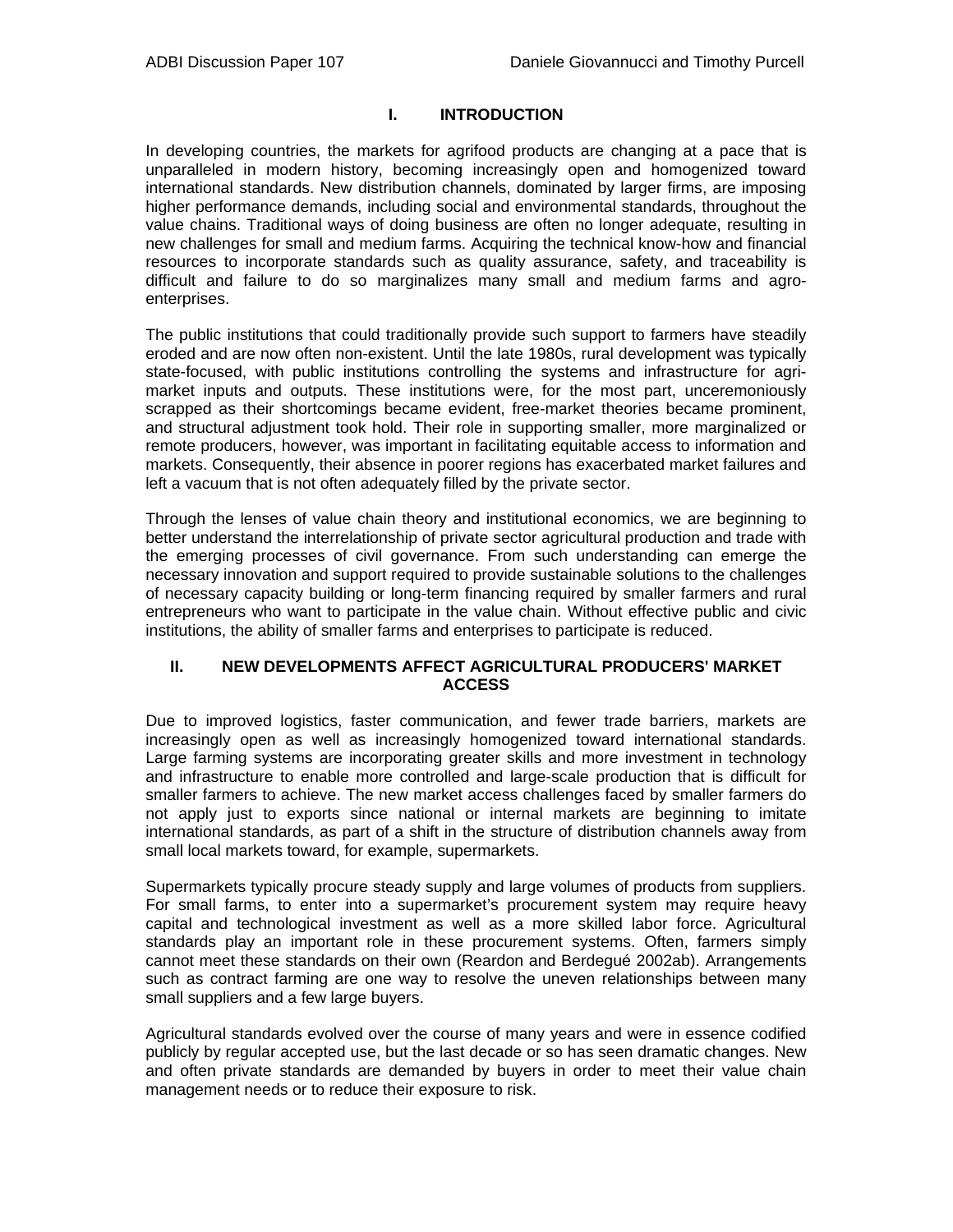How standards drive developments in the global agrifood system is intimately linked with functions of governance within the value chain; that is, conditions for participation in the chain are set, implemented, monitored, and enforced. In the past, these rules mainly dealt with meeting basic cost parameters and guaranteeing supply. However, as outlined by Giovannucci and Reardon (2000), standards have now become tools for product differentiation, playing new roles as strategic tools that are used for market penetration, safety assurance, traceability, quality control, incorporation of social and environmental guidelines, and even the definition of product niches.

Smallholders in the supply chain often lack the internal capacity and the economies of scale to establish effective quality assurance and traceability systems. Small enterprises and producers, especially sectors that are export-dependent, may be marginalized unless they can make standard compliance cost effective and guarantee traceability for the buyers.

## **Global Developments Driving New Trade Processes**

Today, because there is great exposure and public risks when standards fail to maintain food safety or when they permit social and environmental harm, they are driving a number of new processes such as Hazard Analysis at Critical Control Points (HACCP) and sustainability standards such as organics. The globalization of these value chains and the enormous volumes and concentrations of buying power can mean dramatic consequences for thousands or even millions of people. Recent scares, like mad cow disease, avian flu, or *E. coli*, have demonstrated how the failure of standards can cripple an entire subsector, even across developed nations such as the US and UK. As a result, not only firms but also governments and consumers are increasingly concerned.

This concern is being progressively translated as higher requirements for market entry, including food safety, traceability, higher quality, and even certifications of process, i.e., HACCP, ethical, Fair Trade, organic, etc. These requirements are being driven by changes in three major areas:

#### 1. A new consumer environment

Characterized by a predominant interest in personal health and increasing doubt in the ability of government to ensure food safety, this includes broader concerns such as unchecked chemical use in livestock that has led to antibiotic resistance in humans. <sup>1</sup> Increased transparency and communications has led to more information and greater concern about the social and environmental conditions in the place of origin.

2. A new business environment

 $\overline{a}$ 

In the agrifood business, an increasing concentration of suppliers, intermediaries, and retailers stimulates new methods of differentiation and spur a more intense drive for new supply sources and greater efficiencies in costs and logistics. As global corporations face new risks, they adopt various risk management techniques, especially the demand for more standards. Fulponi (2005) notes that setting standards above minimum levels and requiring third-party certification and traceability are a corporate response to the risk of civil or criminal responsibility. These risks are not only based on food safety but also concerns for labor violations such as those reported in some cacao production regions, worker safety in flower

<sup>&</sup>lt;sup>1</sup> One of the world's most prominent medical associations warned of the dire human health consequences of the increasing resistance to antibiotics in the US where only 12 percent of all antibiotics are used for humans and the remaining 88 percent are routinely fed in intensive livestock operations (*New England Journal of Medicine*, 1999). That journal has also noted that a likely result is that antibiotic-resistant infections had increased 800 percent between 1992 and 1997. Some countries have banned the routine prophylactic use on livestock, and Denmark, for example, saw its antibiotic resistance drop from 82 percent to 12 percent (Robbins, 2003).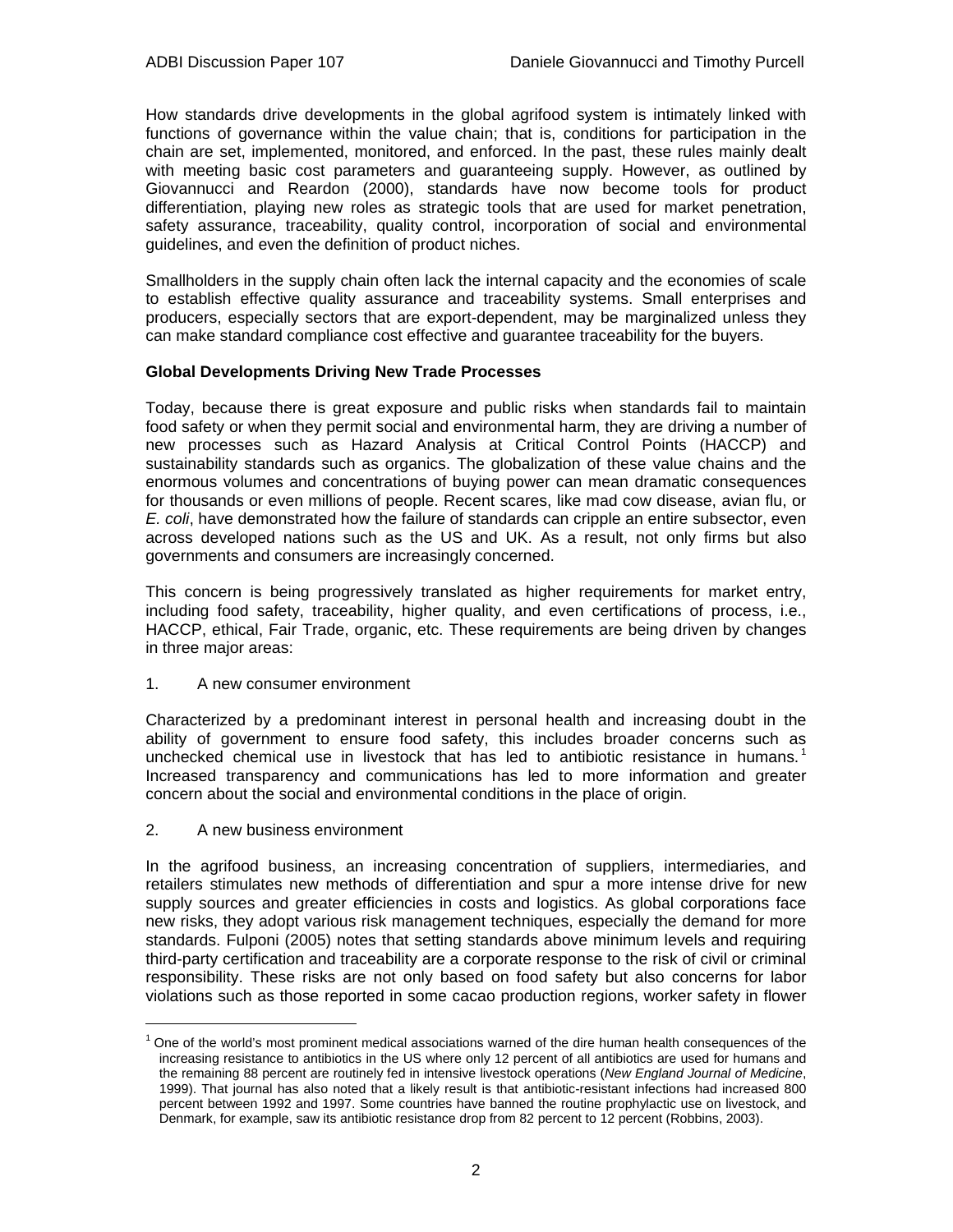l

industries and fish packing plants, and below-subsistence wages in the coffee industry. In recent years, a record number of leading global companies voluntarily reported on social and environmental issues within their firms (Global Corporate Responsibility Reporting Trends 2006). Many used independent audits to help ensure their transparency and credibility.

## 3. A new regulatory environment

As more and more food is traded globally, all governments struggle to monitor and manage the safety of their food supplies, typically by imposing new barriers to entry in the form of public standards, including import bans to manage a variety of livestock diseases or stiffer border inspections for contamination and phytosanitary violations. In some cases, governments resort to regulations such as the US bioterrorism laws and the EU's Maximum Residue Levels or GMO restrictions.

These three environments have combined to stimulate the evolution of numerous standards. As public standards have multiplied, so have those mandated by private industry. Since 1995, more private international food-related standards have emerged than in the previous five decades combined. Clearly, standards have become an important competitive factor and are becoming an important determinant of access to markets.

## **Standards Increasingly Set the Rules of the Game**

Standards offer quality and safety assurance as well as differentiate and define product categories. In addition to food safety, taste, cosmetic quality, and nutritional value, they increasingly involve process requirements such as environmental impact, worker health and safety, animal welfare, and fairness to primary producers. In some cases, suppliers are required to provide reasonable assurance of social and environmental benefits that range from an International Organization for Standardization (ISO) series to HACCP to Organics. Such requirements can either facilitate market penetration or act as barriers to entry. Accordingly, standards are the new rules and they are evolving dynamically. Indeed, a common argument for private standards is that firms believe they can more quickly respond to market needs by controlling their own standards. Understanding and meeting them is becoming increasingly challenging.

As incomes grow, so does the tendency to consume perishable foods such as meat, dairy, and aquatic products that are more susceptible to conveying life-threatening diseases. This tendency may be fueled by greater communication and trade influencing consumption patterns to resemble those of US and European consumers, whose tastes have been toward greater consumption of meat and dairy products where food safety standards are critical. Concomitantly, governments have become more sensitive to agriculture safety as scares ranging from BSE to avian flu impact human health and wreak economic havoc in some regions.<sup>2</sup>

These shifts mean more pressure on producers and processors to comply, and many enterprises are simply not prepared. In the People's Republic of China (PRC)—where the majority of processors are small and medium enterprises (SME)—the total number of processors has shrunk by two-thirds in the past decade as food processing has shifted from traditional, lower-risk products to meat, dairy, and aquatic products and horticultural produce that require higher standards and greater investments (see Figure 1).

 $2$  For example, outbreaks of avian influenza in Southeast Asia during 2004 and 2005 halted the production and trade in poultry products, affected suppliers of feed and other inputs, severely reduced tourism, and seriously affected other parts of the economy, not least of all the deaths of some 204 people up to November 2007. Estimates of the economic loss are around 1.5 percent of the GDP for some of those affected countries.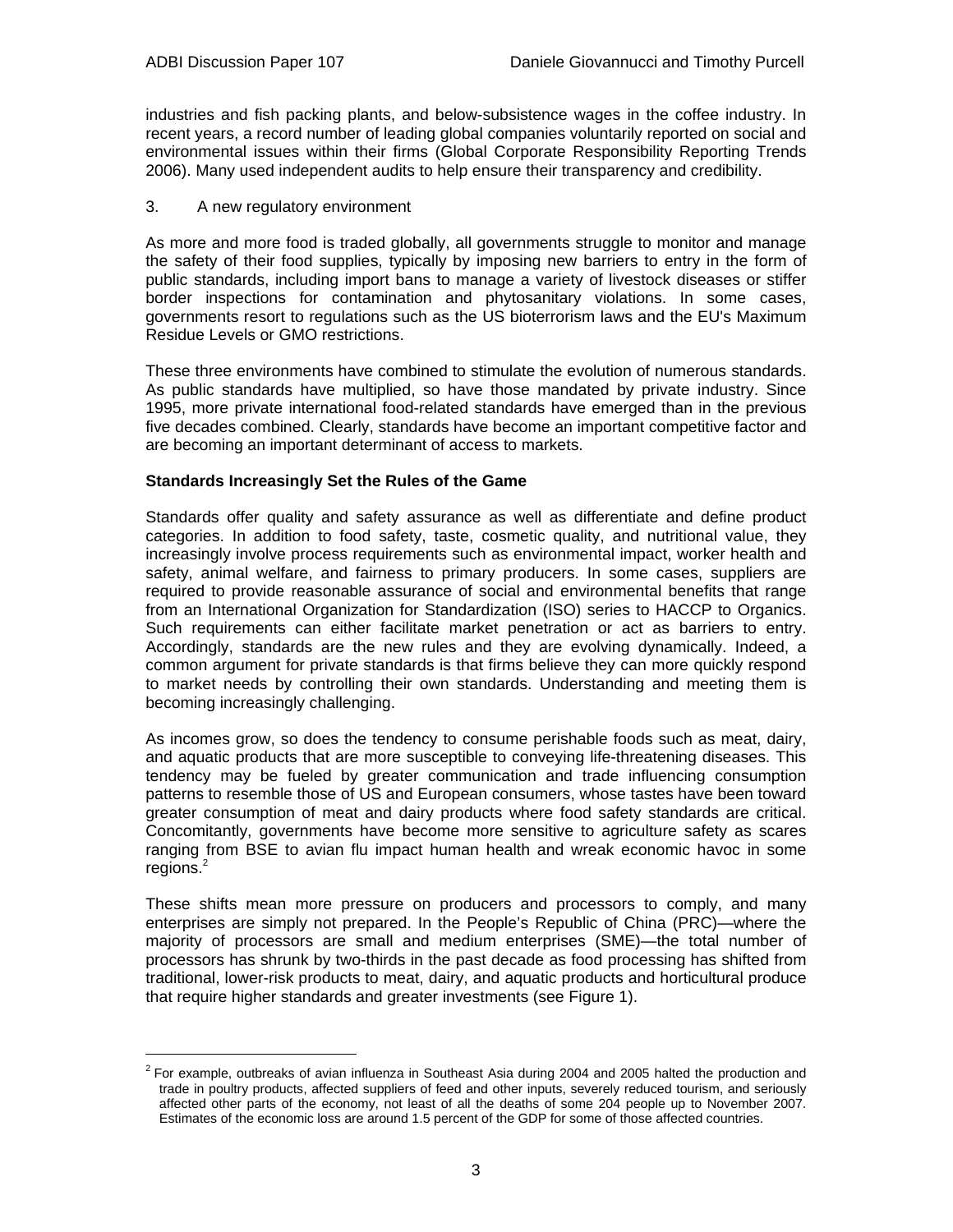

**Figure 1: Output Structure in Chinese Food-processing Industries, Percentage of Total 1998**–**2003** 

Source: Adapted from data of *Chinese Food Industries Year Book*, 1999–2004 in Lu (2005).

A report released by Rabobank predicts that the PRC will become the world's third-largest fresh produce exporter within three years.<sup>3</sup> Despite ongoing difficulties with meeting some standards in advanced markets, the PRC is forging ahead with high-value exports and has invested in standards and control systems to manage this output. It already produces half of the world's fruit and vegetables, mostly for domestic consumption, and exports of these products reached US\$7.2 billion in 2006. According to FAOSTAT, this represents a substantial 7% of global trade in fruit and vegetables and trails only the Netherlands, the US, and Spain. $4$ 

Experience from other regions already points to some difficulties. Jaffee and Henson (2004) note that the rejection of agricultural imports due to not meeting standards cost low- and middle-income countries about US\$1.6 billion in 2000–2001. In 2002, the PRC, Thailand, Turkey, Brazil, and Viet Nam accounted for nearly 60% of the EU's rejections from non-EU sources (Jaffee and Henson, 2004). USDA and FDA statistics note a rising trend in such food safety problems, with reports almost doubling from 1994 to 2004 (Center for Science in the Public Interest, 2007), and these US agencies plan to advocate preventive controls, including higher import safety standards.

#### **Governance**

l

Standards take different forms. They may be set in commercial legal codes and subject to fines if transgressed, they may be internationally recognized and widely used even though they have no specific legal basis, or they may be private, firm-specific requirements (see Table 1).

Standards can be enforced by participants within the chain as well as by external agencies. From within the chain, the key sanction is excluding a supplier from participating. The converse of this is that well-performing suppliers can be favored with longer-term contracts and higher prices (Kaplinsky and Morris, 2001). Sanctions may also be exercised outside the chain, and many governments have extensive bureaucracies checking compliance with legislation and even prosecuting offenders. In recent years, NGOs have grown into an important sanctioning force. Boycotts and publicity campaigns, or the threat of them, have also forced many leading firms to change the way they produce or to delist particular suppliers (Kaplinsky and Morris, 2001).

 $3$  Cited in "China inching up world exporter list." Accessed September 2007: http://www.freshinfo.com/index. php?s=n&ss=nd&sid=40288&s\_txt=Patrick+Vizzone+China&s\_date=0&ms=7.5261569023132&offset=

<sup>4</sup> The Netherlands figure is skewed by considerable trans-shipments through its ports, and Spain's is heavily dependent on a few citrus crops.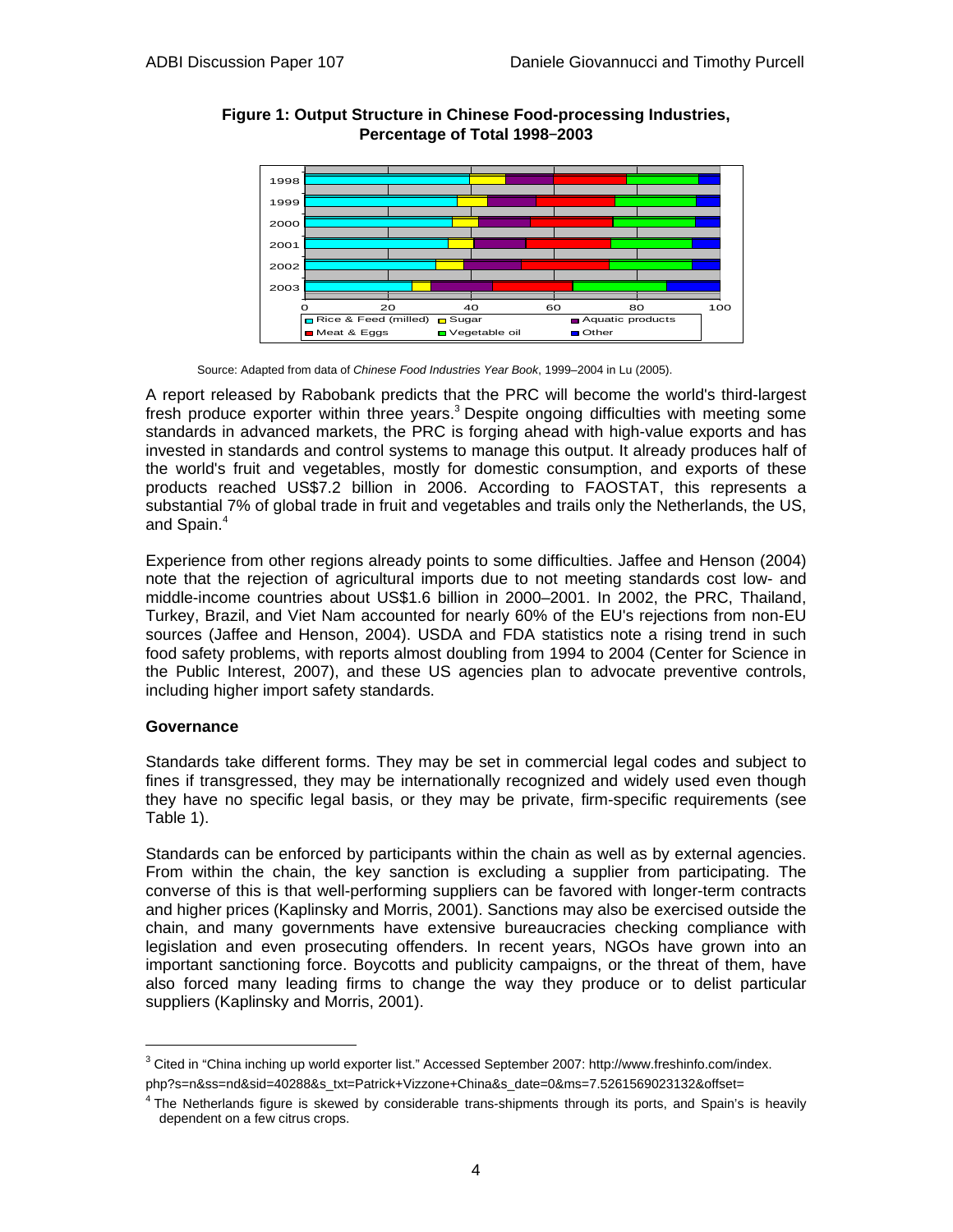$\overline{a}$ 

| <b>Type of Codification</b> |                | Legal Codification                           | Internationally<br>Agreed                                                       | Regionally<br>Specific                 | Firm<br>Specific                             |
|-----------------------------|----------------|----------------------------------------------|---------------------------------------------------------------------------------|----------------------------------------|----------------------------------------------|
| Type of<br>standard         | Product        | ■ Food hygiene<br>standards                  | • Codex Alimentarius<br>Grades of wheat<br>• Moisture level for<br>coffee beans | <b>EU MRLs</b><br><b>EU GMO limits</b> | Chiquita<br>residue and<br>size<br>standards |
|                             | <b>Process</b> | -Workplace<br>health and safety<br>standards | ISO9000 (quality)<br>• SA8000 (labor)<br><b>Fair Trade</b>                      | $-BRC$<br><b>-ASEAN-GAP</b>            | <b>Starbucks</b><br>sourcing<br>practices    |

|  | Table 1: Characterizing Different Types of Standards |  |  |  |
|--|------------------------------------------------------|--|--|--|
|--|------------------------------------------------------|--|--|--|

Source: Adapted with changes and additions from Kaplinsky and Morris (2001).

What is common to value chains is the increasing concentration of power among a few actors, leading to increased horizontal and vertical coordination. The considerable purchasing power of large-scale retailers in particular, enables them to set private standards that are typically diverse, can be confusing, and are always more demanding than the public safety standards of most countries. Since standards can be influenced considerably by both public and private sectors, producers and processors of agricultural products have to serve many masters.

The world's largest grocery retail markets by value are now the USA, Japan, the PRC, India, and the UK, and by 2020 the PRC is expected to more than double its value and move into second place. All these markets share development characteristics defined by the nature of their distribution channels. Today's retail food industry increasingly resembles the definition of a classic oligopolistic industry. At the top are large multi-unit retailers that tend to dominate consumer food distribution in many countries. For example, in the US the top five supermarket chains accounted for over 40% of retail food sales in 2000, while in 1993 they accounted for 20%. In France during this same period, the top five chains increased market share from 48 to 61% while in Italy it more than doubled from 11 to 25% (Busch and Bain, 2004).

The largest are powerful multinationals and include US-based Wal-Mart with more than 5,000 mostly hypermarket-type stores, France-based Carrefour with more than 11,000 stores of varying formats, and Netherlands-based Royal Ahold with more than 5,000 supermarkets. As reference, their annual revenue is greater than the total value of any country's agriculture sector. Wal-Mart revenues, for example, topped \$300 billion, and its international sales exceeded \$70 billion in 2006. Such dominant players are the major drivers behind a staggering global flow of commodities, products, information, and finance that coordinate the activities of hundreds of millions of farmers and affect billions of consumers.<sup>5</sup>

<sup>&</sup>lt;sup>5</sup> As an example, in Europe while there are around 3.2 million farmers and 160 million consumers, there are in fact only 600 supermarket companies and 100 wholesale distributors supplying the majority of the markets (Grievink, 2003). While most of the major supermarket chains have their own integrated distributor systems, the smaller chains and independents rely on outsourcing their purchasing and distribution systems to independent wholesalers. In another example from Australia, three supermarkets (Woolworths, Coles, and Franklins) control nearly 80 of the grocery sales, and three wholesalers (Davids, Australian Independent Wholesalers, and Foodland Associated Limited) supply all retailers (COA, 1999). AIW, is a subsidiary of Woolworths. The concentration of buying power in a few companies means that it is very difficult for smallholder farmers from developing countries to gain access to such high-value markets.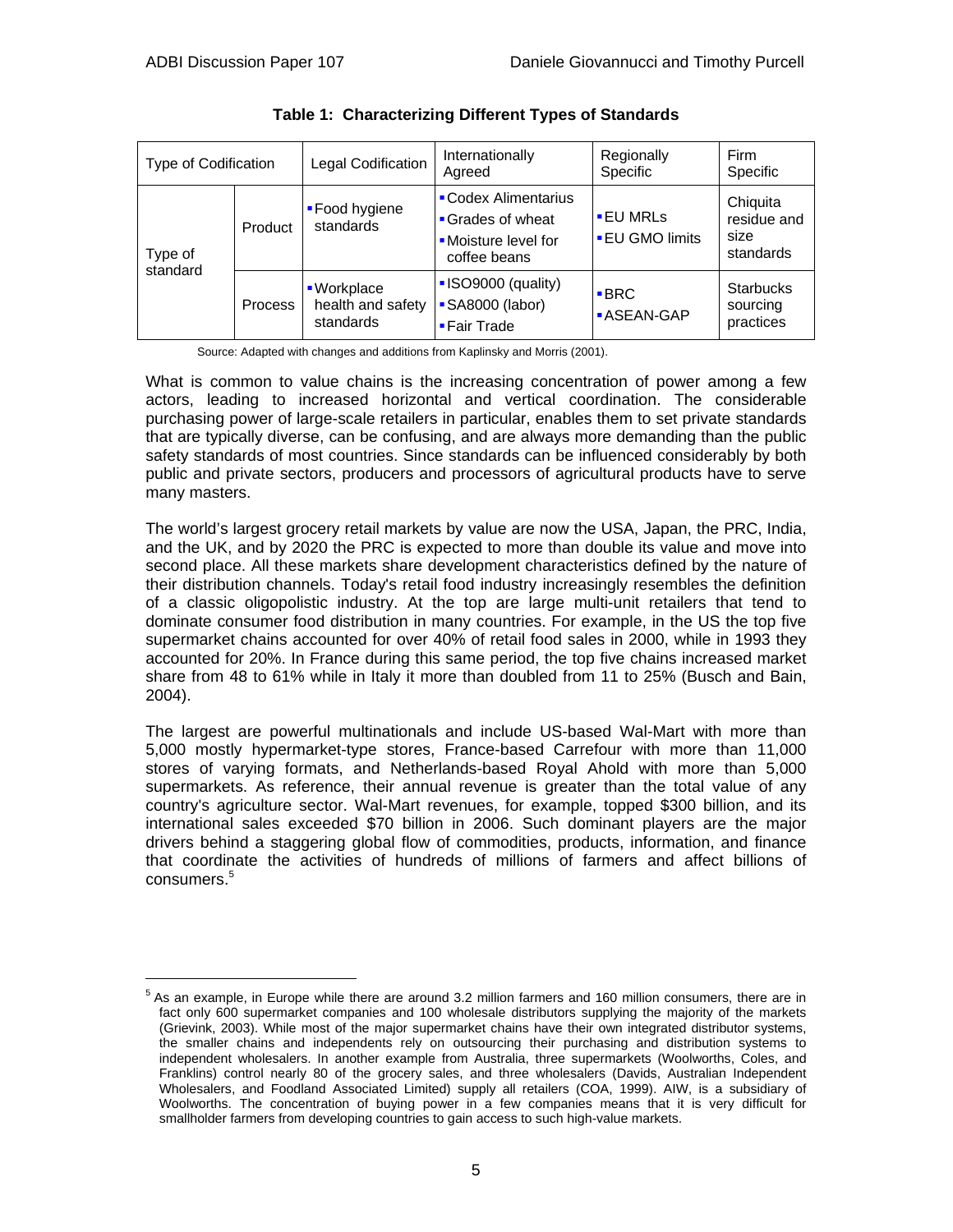## **Producers and SMEs Face Difficult Hurdles**

Developing country producers and SMEs face a number of hurdles to participate effectively in higher-value trade. An IFPRI article (Hazell, 2004) refers to the often-stated need for better infrastructure, linking to markets, and credit (among others) and notes that nonetheless, these still do not sufficiently address the problems of compliance with an increasingly complex standards environment.

Project effectiveness reviews for the countries of the Africa, Caribbean, and Pacific signatories of the Lomé Convention, looking at Quality & Conformity in the Fruit & Vegetables Subsectors, note that private standards present formidable technical barriers that have a negative effect on smallholders. Exporters select only the best-performing smallholders to be organized into groups, and these are expected to manage food safety and traceability systems. In addition to the high cost of certification, there is evidence that weaker farmers are often excluded. For example, one of Zambia's largest horticulture exporters limits itself to source only one product from smallholder producers.<sup>6</sup> The exporter fears that if the smallholder cooperative cannot meet the required standards, it may risk losing its Global-GAP certification.

Institutional structures are necessary to achieve a form of vertical coordination that can overcome transactions costs and standards barriers that smallholders face. In the Philippines, as in other countries, the growing popularity of contract hog farming allows feed millers to use smallholders' labor and land, and to fatten hogs at low cost. Such small-scale livestock operations have thrived in many regional markets. As that changes, and largescale industrial operations become ever more dominant, small enterprises without the support of institutional structures and organizations are less likely to survive.

#### **The Growth of New Distribution Channels**

l

Recent studies point to the shift in marketing channels available to producers and the rapid rise of supermarkets in developing countries (Reardon, 2005; Bingen and Busch, 2005; Fulponi, 2005; Reardon et al., 2003; Moustier et al., 2005). The 1990s saw the emergence of supermarkets as a major form of retailing in many developing countries (see Box 1), becoming dominant players in many Latin American countries with the trend moving rapidly in East and Southeast Asia and more slowly in South Asia (see Figure 2). This development is substantially transforming the nature and the composition of domestic agrifood commerce as well as regional and overseas trade.

#### **Box 1: Supermarkets Emerge in US and Explode in Latin America and Asia**

Developments around the supermarket concept are representative of trends experienced in other multi-store retail formats. The supermarket—self-serve, larger scale retailer often with more than one check-out counter emerged in the US about 75 years ago.

Between 1925 and 1955 supermarkets captured more than half of US grocery sales. By the 1980s they had become the dominant food distribution channel in the US. Today Germany, the UK, and France show supermarket shares of food retail at 70-80%. This business model, now refined, has emerged much more quickly than that of either the EU or the US, with strong implications for domestic and regional food suppliers.

 $6$  The exporter only contracts for baby corn, a product that is less likely to result in pesticide residues.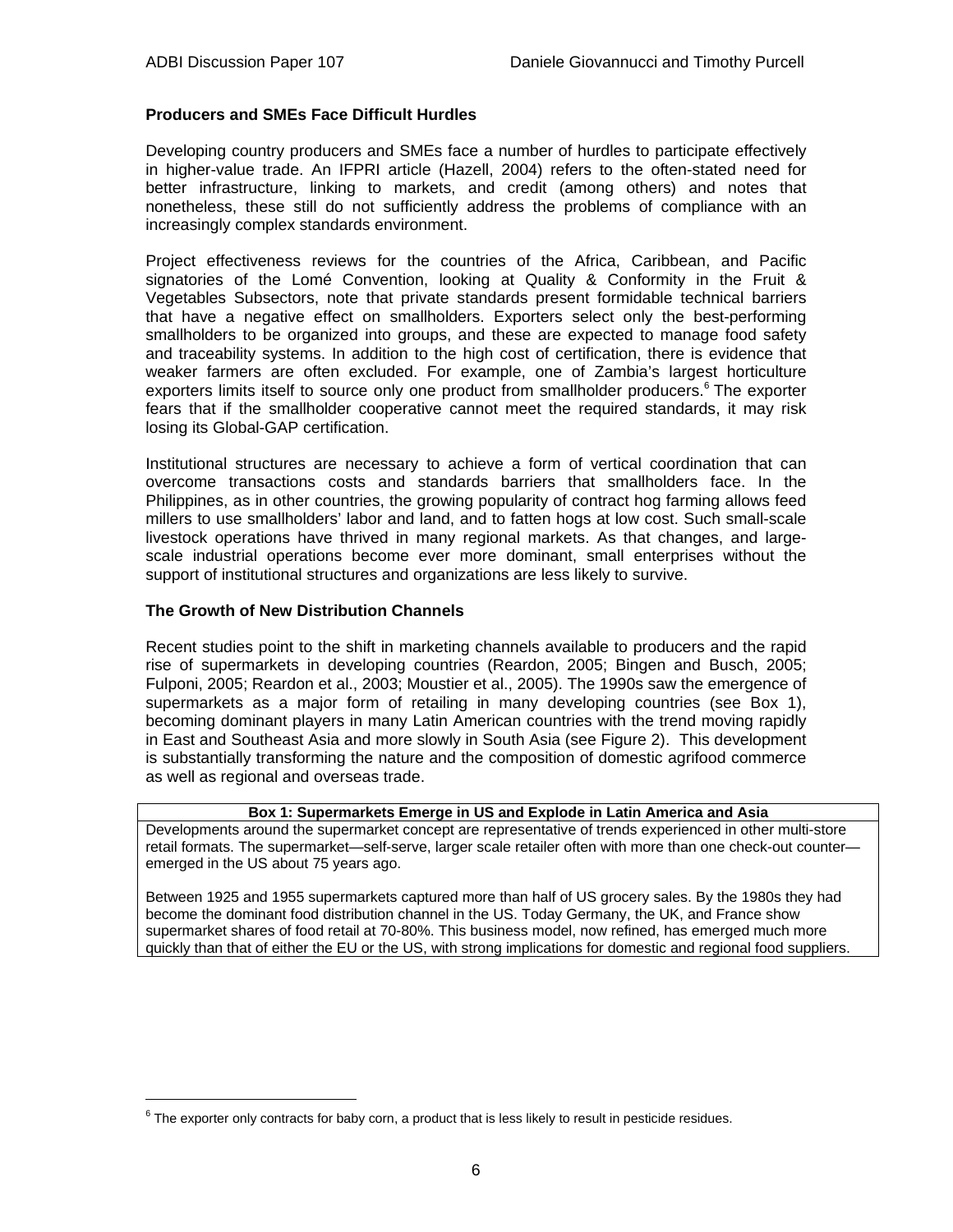

**Figure 2: Growth in Supermarkets on a Regional Basis, 1997–2002**

It is important to understand the effects of this market transformation, not only on producers and value chains but also on the entire agrifood system, since it affects costs and distributional issues from the farm to the table. Within these larger trends, several important developments can be observed:

- Increasing demands for higher levels of farmer performance in quality, process, and financial capacity to invest in technology and operating capital;
- Greater centralization of retail procurement with the advent of the specialized, sophisticated multi-country logistics management wholesaler replacing traditional wholesalers;
- Greater use of contracts and private systems to identify and reward preferred suppliers.

The Asia region now represents barely a third of all of the global food retail sales. It is forecast to grow to 41% of the global food retail market by 2020 while Europe will comprise 30% and the NAFTA area will shrink to 21% (IGD calculations). Multiple store retailers will be an important part of that as they are growing fast throughout the world, particularly with the liberalization of emerging markets and Foreign Direct Investment (FDI). These include small-scale convenience stores, such as those associated with gasoline stations, supermarkets, and full-service retailers such as hypermarkets.

Source: M+M Planet Retail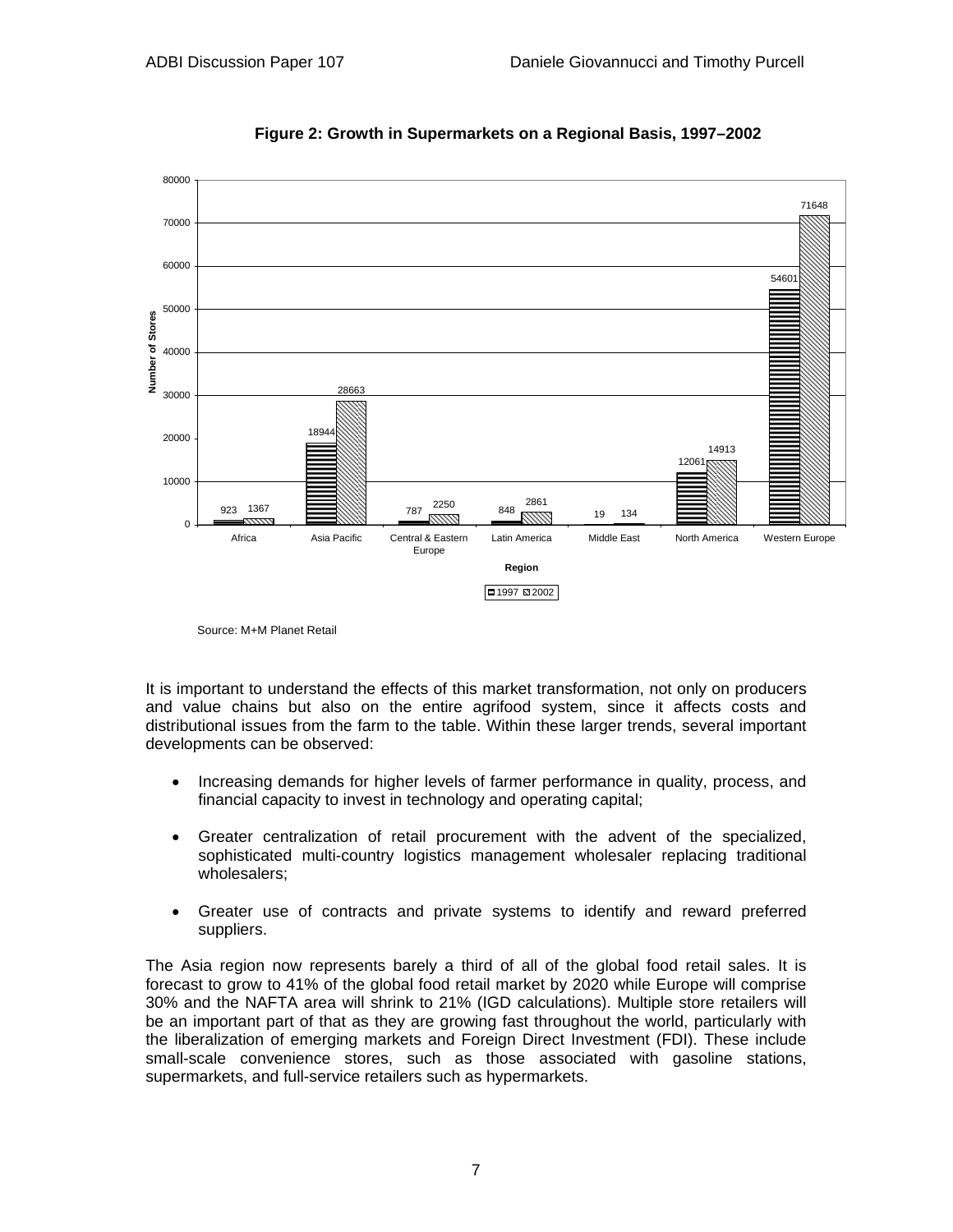l

Developing countries are not exempt from the trend toward supermarkets. South America, parts of Europe, and advancing East Asian economies saw their supermarket share of food retail grow from about 10–20% in the early 1990s to more than 50% just a decade later (Reardon and Berdegue, 2002). The supermarket sector in Asia is now growing even faster than in Latin America (Reardon et al., 2003). The authors, citing A.C. Nielsen statistics, note that supermarkets in East Asian countries, such as those in the Republic of Korea; Taipei,China; and the Philippines, have achieved an average 63% share of the food retail in those countries (excluding the fresh segment, i.e., meat, fish, fruits, and vegetables). In Southeast Asian countries such as Thailand, Indonesia, and Malaysia, supermarkets have already captured an average 33% share of the non-fresh food retail. Applying the calculations of Reardon and others in Latin America, one can estimate that supermarkets' share of the fresh segment in Asia is approximately half of their total share in packaged foods.

In some countries the growth has been even more rapid. Indonesia's supermarkets' share of food retail was negligible before 1998 and by 2005 reached about 30% of the total (Natawidjaja et al., 2006). In the PRC, where supermarkets did not exist prior to 1990, they controlled 13% of total food sales by 2003, approximating the situation in Brazil and Argentina in the early 1990s but with one difference: the PRC is registering growth that is three times greater than Latin American growth rates in the 1990s. According to Hu et al. (2004), supermarkets in the PRC are growing faster than in any other nation at 30–40% per year. By 2002, supermarket sales in the PRC had already reached \$55 billion, up from \$10 billion in 1996. Strong growth is likely to continue. IGD predicts that the entire Chinese grocery market will grow by 65% to US\$456 billion between 2005 and 2010.

The dominance of these new retail formats has resulted in the emergence of demanding new procurement channels and the decline of smaller informal markets that could more readily accept both small quantities and inconsistent qualities of foods from farmers and middlemen. In Viet Nam and the PRC, as supermarkets develop fast in cities, government policies favor centralization of food distribution and the reduction of street vending and informal markets (Moustier et al., 2005; Reardon, 2005).<sup>7</sup>

The demands in the domestic markets of less developed nations are growing and are increasingly resembling those of export channels. Latin America, for example, is a primary exporter of fruits and vegetables, yet over the last 15 years supermarkets have grown to sell about 3 times more fruits and vegetables than are exported from the region. Reardon et al. (2005) and Vander Stichele et al. (2006) also claim that the increasing market domination by big corporations and multinational supermarket chains influences the prices producers receive and the conditions under which they must produce. The consolidation of procurement implies great challenges for smaller producers.<sup>8</sup>

Supermarket channels have demanding private standards similar to export requirements for size, color, safety, consistency, volume, packaging, labels, etc., which implies the need for production level investments in drip irrigation, greenhouses, advanced storage, hygienic

 $<sup>7</sup>$  In Viet Nam, for example, the Domestic Trade Department of Hanoi views some street vendors as an</sup> undesirable influx of the rural and peri-urban poor coming into the city on a daily basis to sell products on the street, causing congestion, unsightliness, and a waste management problem.

 $8$  The increasing use of standards and contract systems in the global retailing industry has the potential to restrict access of smallholder producers to these higher-valued chains. In Bangladesh, as an example, Agora Supermarkets only had two branches in 2004. In order to obtain fresh produce they had contracting relationships with thousands of smallholder vegetable growers. They had planned to open two additional branches in 2005, and then to stop purchasing much of their food locally (within Bangladesh) and instead source everything from overseas. With four branches they believed they would then have enough volume of sales to enable them to order by the container load directly from Singapore (sourced from Australia, New Zealand, and the US). Ultimately, it was easier to deal with one freight forwarder in Singapore than thousands of farmers (Purcell and Hassanullah, 2004).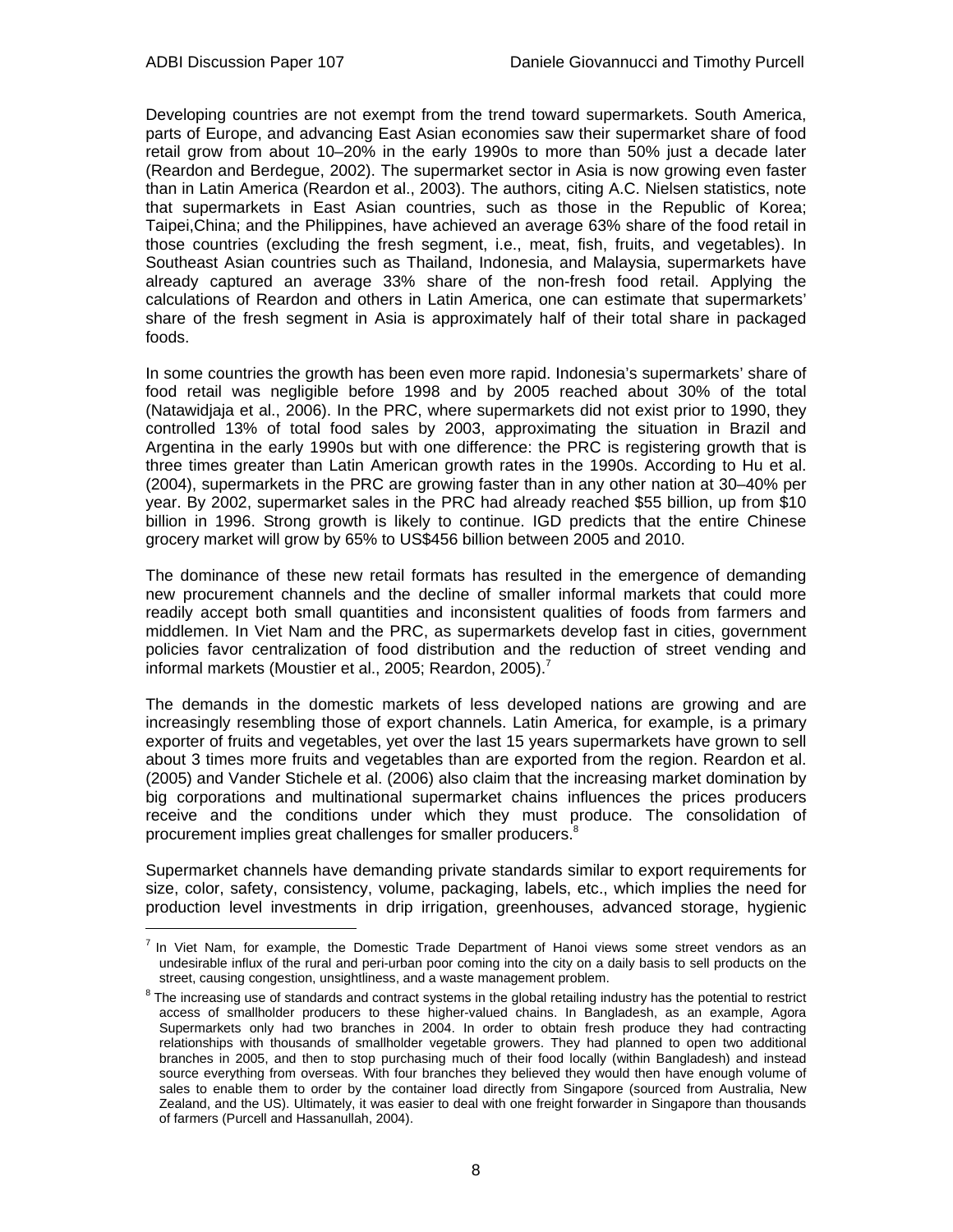services, and logistics. These effects served to consolidate the many small suppliers to Thailand's largest supermarket chain, so that only the more professional operators—usually organized groups or larger farmers—could continue to trade with it directly (van Roekel et al., 2001).

More investment and operating capital are also needed since the greater volume of export and supermarket channels often means lower margins and delayed payments from buyers. Meanwhile, the traditional middlemen and general wholesalers that provided the framework for moving products from farms to processors and retailers are morphing toward specialized procurers for larger retailers and chains. Consequently, spot and wholesale markets tend to decline in importance and forward contracts expand (Reardon et al., 2003). These contracts often involve requirements for much larger and more sophisticated harvest and storage operations, centralized distribution systems, and longer shipping distances that create an increasing need for clear standards.

## **III. OVERVIEW OF STANDARDS AND THEIR ROLE IN MARKET ACCESS**

Thousands of standards or standards-related agreements exist for the agrifood sector. While many are public with common applications, most of today's agricultural trade standards are privately set by groups or firms and apply primarily to their specific needs. The complex distinctions between process and product characteristics and different types of indirect costs associated with standards can dramatically diminish their benefits and effectively make them barriers to entry (Giovannucci and Ponte, 2005). Standards affect not only producers but also value chains, agribusinesses, and consumers, so it is vital to understand who is forming standards, their motivations, their increasing privatization, and the impacts.

## **Standards: Public and Private**

**Public standards** revolving around food safety, consumer protection, and trade facilitation are embodied primarily in government regulations and some international codes and accords. The public standards of individual governments are also important. Often they are the primary portal that products must pass through, and they can be both rigorous and mandatory.

**Private standards** are those imposed by buyers and usually require higher levels of performance than the baseline public standards. These can apply to such areas as quality, process management, packaging requirements, or social concerns. While public standards are typically clear and well established, private standards can be more difficult, particularly because they can be fast-changing. Though sometimes called voluntary, private standards are becoming the basic *de facto* entry requirement for trade with many of the large-scale operators and leading value chains.

Meeting private standards is becoming essential for doing business in higher-value agriculture. Among the best-known private standards are those of the International Standardization Organization (ISO) series, HACCP, Fair Trade, Organic, and Good Agricultural Practices (GAP) adopted by entities such as EUREP or ASEAN. Sometimes private sector standards like Certified Organic or HACCP are adopted and codified by government as regulations.

In addition to the private standards noted above, individual firms are also developing their own internal norms that may differ from the current broader sectoral norms. Firms ranging from Cargill and Unilever to Cadbury, Starbucks, and Nestle all have undertaken such efforts.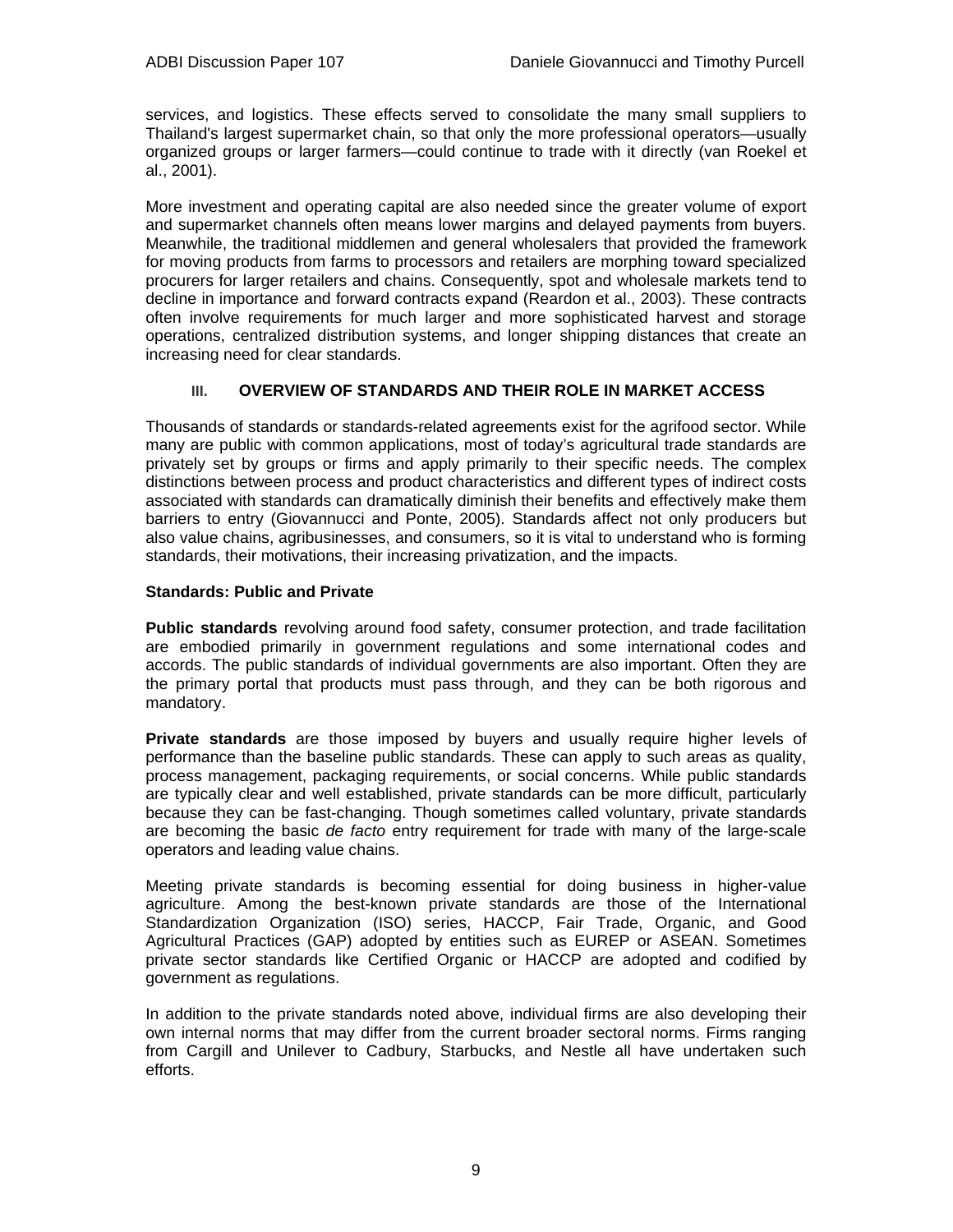**Process standards** are typically private in character and typically refer to the entire cultivation, packaging, or manufacturing process. These serve as criteria for sourcing decisions, and some pay closer attention to the responsible use of agrochemical inputs, energy, water, wastes, and the impact on communities and the environment. In addition to well-known process standards such as GAP, GMP, HACCP, and ISO, the cause-related standards are becoming increasingly popular. Some better-known examples are:

- 1. Organic
- 2. Fair Trade
- 3. Ethical Trading Initiative
- 4. Rainforest Alliance
- 5. SA-8000
- 6. UTZ Certified

These are sometimes referred to as sustainability standards and are unique in that they can embody somewhat intangible social and environmental characteristics; see **Error! Reference source not found.**. Although all are managed by or originate from NGOs, these standards have evolved to become much more public in their objectives, transparency, and standard setting. All are nonprofit,  $9$  and it can be argued that they fulfill a public good while filling a growing consumer demand.

## **Organic**

 $\overline{a}$ 

Organic is the fastest-growing sector of the food industry, with global sales doubling since 2001 and exceeding US\$40 billion in 2007.<sup>10</sup> High market growth rates are leading to supply shortages in some sectors such as fresh produce, meat, dairy, and certain processing ingredients. The Asia region alone has experienced triple-digit growth in organic farmland between 2000 and 2006. The International Federation of Organic Agriculture Movements (IFOAM) is the global coordinating body for Organics.

Organic standards are among the most misunderstood. They are sometimes considered to be simply the absence of synthetic inputs; however, this is only one aspect of an organic system. Organic agriculture relies on scientific and traditional knowledge to work with biological and mechanical methods to manage ecological systems. It works to optimize quality and sustainability while reducing external inputs and synthetic materials.

Social issues such as labor rights and conditions are also part of organic principles but not commonly part of certification requirements. General environmental principles are clearly embedded in organic principles, but specific guidelines on aspects such as biodiversity are not necessarily part of the certification processes. Organic certification can also apply to processed food, and in this case most artificial preservatives or additives are avoided.

For the purposes of most trade, organic products are third-party certified and include both internal controls and traceability. However, for local applications, different credence mechanisms are often utilized that do not depend on formal certification processes. These are often lower in cost and can be equally effective (Giovannucci, 2005).

| Feature | Organic             | <b>Fair Trade</b> | <b>Rainforest Alliance</b> |
|---------|---------------------|-------------------|----------------------------|
| Premium | Premium likely paid | Premium assured   | Modest premium often       |

## **Table 2: Comparative Overview of Some Popular Process or Sustainability Standards**

<sup>&</sup>lt;sup>9</sup> In some countries organic standards have become public standards by virtue of laws that regulate their

application.<br><sup>10</sup> Calculation based on historic growth data reported by IFOAM and Organic Monitor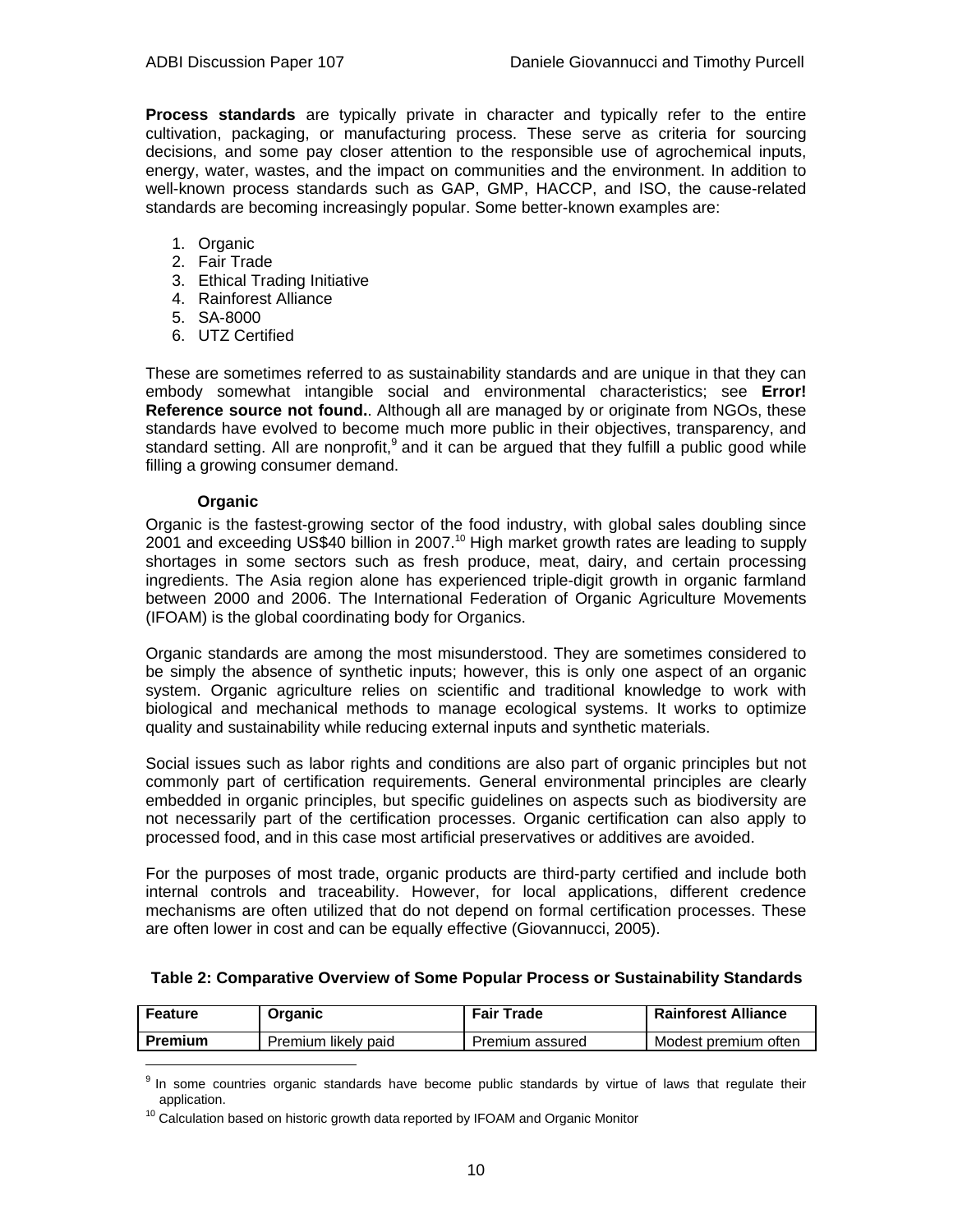|                                                    | especially if certified - but not<br>assured                                                              |                                                                                                                          | paid but not assured                                                                                      |
|----------------------------------------------------|-----------------------------------------------------------------------------------------------------------|--------------------------------------------------------------------------------------------------------------------------|-----------------------------------------------------------------------------------------------------------|
| <b>Yield and</b><br>quality                        | Short-term impact on yields<br>may be negative; possibly<br>positive impact on some<br>aspects of quality | Only indirect (and<br>possibly positive) impact<br>of yields and quality due<br>to higher income for<br>inputs and labor | Potentially negative<br>yield impact; possibly<br>positive impact on<br>some aspects of<br>quality        |
| Other income<br>impacts                            | Possibility of selling other<br>organic products from the<br>certified farm; income<br>diversification    | Group collaboration<br>facilitates economies of<br>scale                                                                 | Possibility of selling<br>forest as well as<br>agricultural products                                      |
| <b>Market access</b>                               | Access to well-established<br>and reliable market                                                         | Access to small but well-<br>established market                                                                          | Buyers and markets<br>limited but increasing<br>fast with major brands                                    |
| Extension,<br>credit                               | Possible extension from<br>supportive NGOs but limited<br>support from public system                      | Improved access to trade<br>financing and credit and<br>improved financial<br>position of cooperatives                   | Possible agro-forestry<br>extension from<br>supportive NGOs, but<br>limited support from<br>public system |
| Social impact<br>and<br>organizational<br>capacity | Potential increase in mutual<br>support among farmers to<br>solve farming management<br>problems          | Increased organizational<br>capacity of participating<br>farmers; access to<br>training; community<br>projects           | Through social norms                                                                                      |
| Environmental<br>impact                            | Improved soil fertility as well<br>as resistance to drought and<br>erosion; no synthetic<br>agrochemicals | Limited environmental<br>benefits                                                                                        | Improved biodiversity<br>and agro-ecological<br>conditions                                                |
| Risk, planning<br>capabilities                     | Risk reduction through<br>reduced external inputs; no<br>mono-cropping; soil<br>resilience                | Cooperative level<br>planning; guaranteed<br>price reduces risk                                                          | Integrated pest<br>management                                                                             |

Source: Adapted with modifications from Giovannucci and Ponte (2005).

## **Eco-friendly or Safe Foods**

A broad range of standards exists that are focused primarily on ecological systems and the assurance of agricultural products produced in a manner that avoids toxic chemicals or other forms of contamination. Rainforest Alliance standards are among the best known of this category and are sourced in dozens of countries for sale primarily to the US, Europe, and Japan. Some nations have also developed standards. Japan has a government production standard that references ecologically friendly measures as well as food safety and requires certification by an accredited body. In the PRC "Green Foods" are government-certified products are labeled under government supervision as safe from chemical contamination with their production and processing using more environmentally friendly processes. This standard is recognized only in the PRC, but some trading partners in Japan and Europe have accepted it as a substitute assurance for basic food safety measures. In 2003, green food exports topped US\$1.5 billion. Other governments including Malaysia and Thailand have developed certifiable standards for agriculture. In India, less formal approaches include several traditional holistic farming systems based on ancient techniques for soil and animal management that eschew synthetic inputs and are in harmony with natural on-farm inputs and cycles. These are neither government regulated nor formally certified but are followed in many of the country's regions and are commonly called either "Jaivic Krishi" or "Vedic Krishi."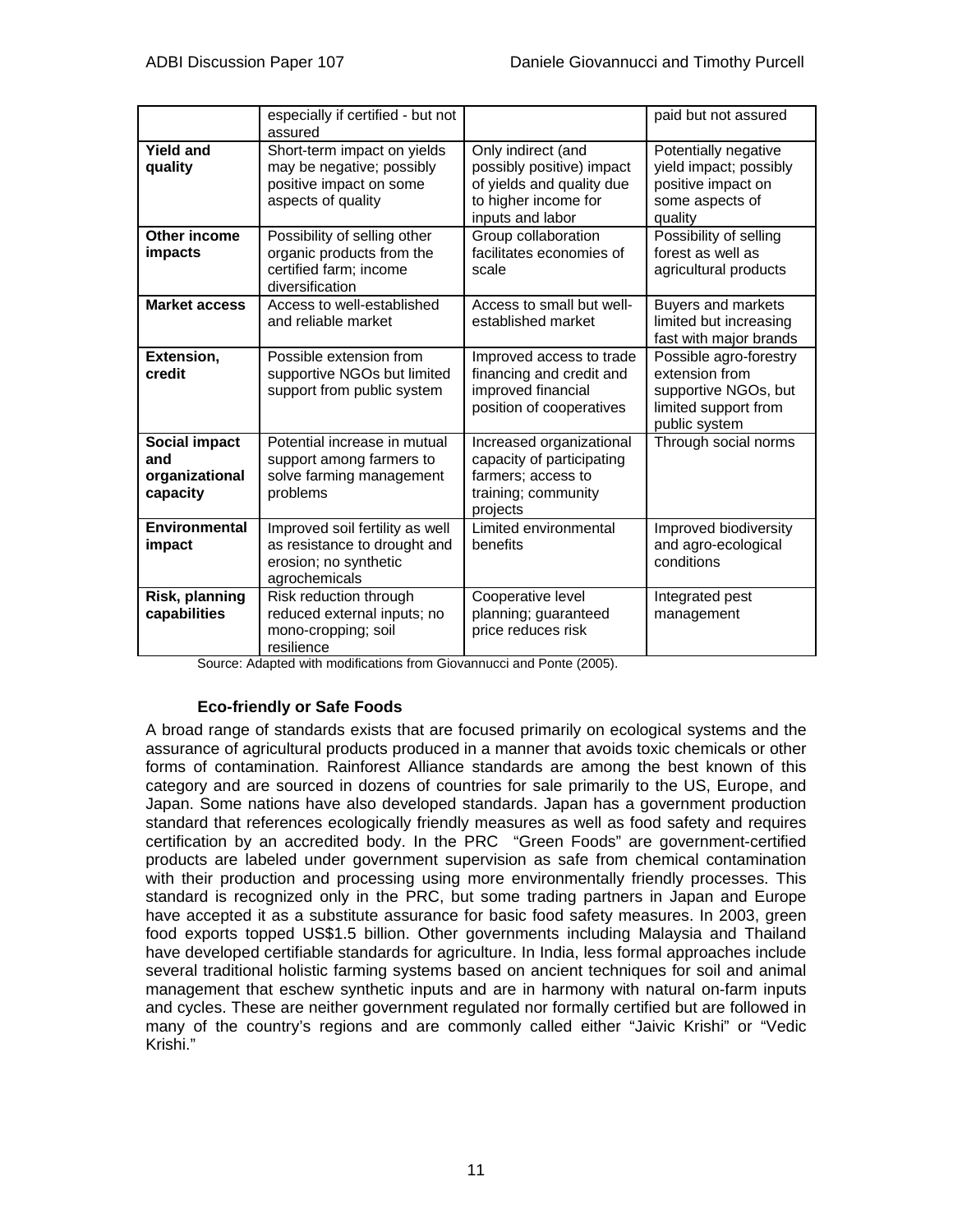## **Fair Trade**

Fair Trade is an alternative to the often asymmetrical buyer/producer negotiations featured in conventional trade and aims to improve the livelihoods and well-being of small producers by assuring a fair price agreement, continuity in trading relationships, and the strengthening of small-producer organizations. Fair Trade products are typically sold in more developed markets via an NGO-operated certification system. Fairtrade Labelling Organizations International (FLO) is the global coordinating body for certified products. Nearly 60 countries now export a variety of certified Fair Trade products and they are sold in more than 50 countries. In 2006, the estimated retail value in these markets was more than €1.6 billion and products were sourced from two dozen developing countries.<sup>11</sup>

## **Codex**

Codex Alimentarius is an intergovernmental body facilitated by the UN's Food and Agriculture Organization (FAO) and the World Health Organization (WHO) that aims to protect consumer health and facilitate international trade in food. For decades its guidelines have been internationally recognized benchmarks for food products and form a basis for many standards, including national standards and those recommended by the World Trade Organization (WTO). For example, it has evaluated hundreds of food additives and common contaminants and set maximum residue limits for approximately 2,500 combinations of commodities and pesticides.

While certainly beneficial, particularly in setting baseline public standards and the development of many national regulations, $12$  Codex is a large, consensus-oriented organism and is therefore relatively slow to adapt to the needs of day-to-day trade and recommend timely changes.

## **ISO**

The ISO is a network of national standards institutes from 157 countries and is organized as an NGO. Within its objective to facilitate international exchange of goods and services, it sets a number of the most popular trade standards and fosters standardization activities. Its standards are voluntary and typically codify sectoral best practices. Although ISO certification does not refer to the output of the process but only that a process is in place, it is perceived as a signal of conscientious management.

An increasing number of ISO's 15,000 standards and guidelines are relevant to producers and agrifood enterprises. The 9000 series, the most popular, promotes good management practices to ensure the consistent quality and delivery of goods and services. The 14000 series promotes sound environmental management in order to minimize negative effect caused by various productive activities including agricultural processing.

ISO is increasingly writing overview standards that capture trends in agrifood trade, such as ISO 22000, which is designed for generic food safety, $13$  and the forthcoming ISO 26000, which covers voluntary guidance on social responsibility and is slated for publication in 2010. ISO's importance extends to verification mechanisms in that many governments and private

 $\overline{a}$ 

<sup>&</sup>lt;sup>11</sup> Based on FLO data, November 2007.

 $12$  Cambodia has adopted all of the Codex standards—at least on paper. Viet Nam had adopted about 60% of Codex standards relating to food and foodstuffs as of 2005 and planned to adopt all remaining ones (MOT and

EU, 2005).<br><sup>13</sup> ISO 22000 is an auditable standard and aligned with Codex's HACCP but goes farther with requirements for food safety management systems and specific areas such as strengthening prerequisite programs and transforming the recommendations into requirements. ISO 22000 is coming into use, and the US Seafood Inspection Program (National Marine Fisheries Service) will soon start to audit for compliance with both ISO 9001 and ISO 22000.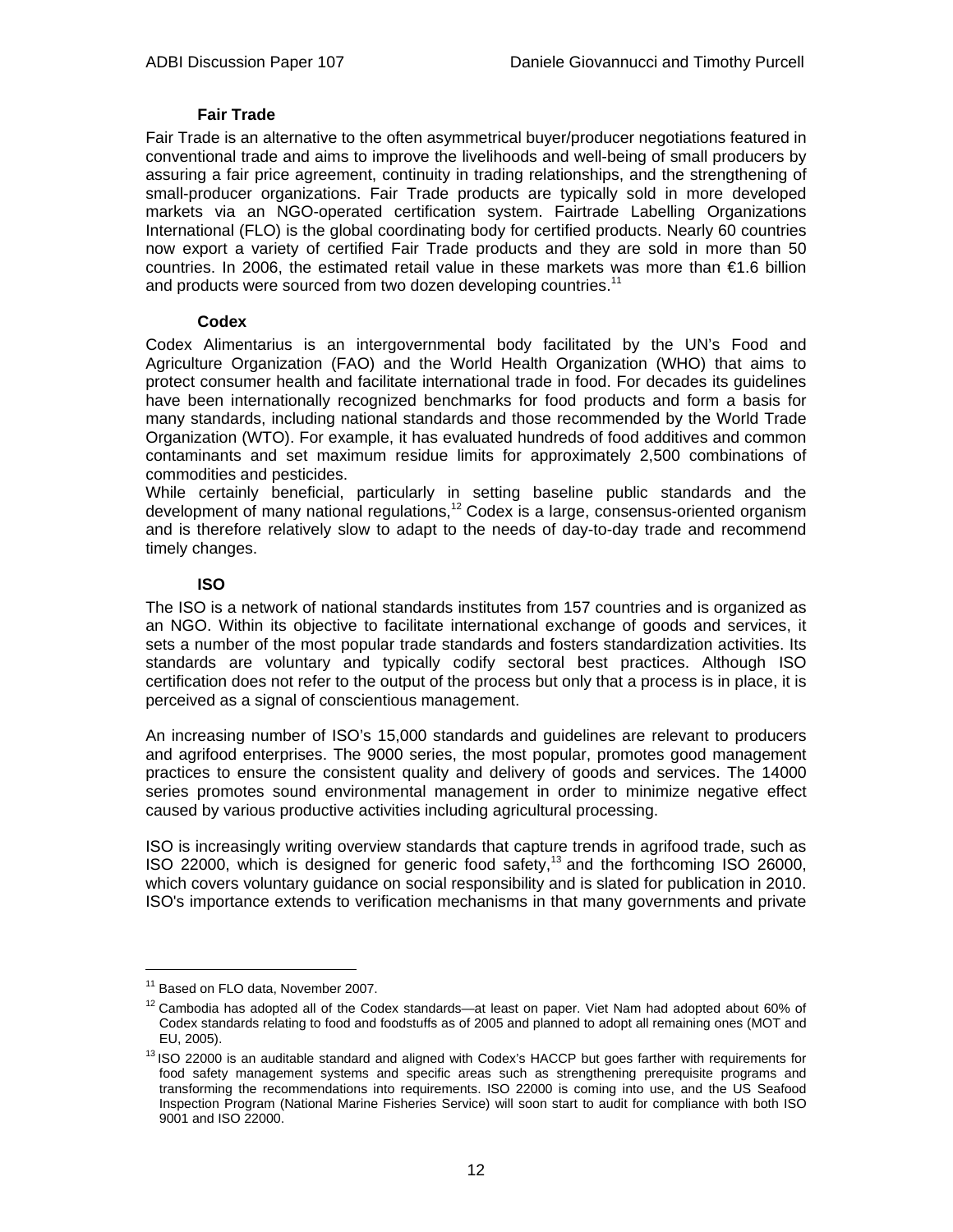firms insist that certification bodies comply with a standard (ISO65) that is an international equivalent and recognized for other rulings such as European Norm EN 45011.<sup>14</sup>

#### **HACCP**

Hazard Analysis at Critical Control Points (HACCP) is a systematic analysis for potential food safety risks within, for example, a post-harvest or processing operation. The analysis typically identifies appropriate control and monitoring systems to minimize such risks. It assures that such a management approach has been established but not whether it is used or how effectively.

It is most often used with higher-risk foods, such as poultry, livestock, and fish products. Typically, HACCP reduces food contamination risk in two ways:

- 1. Anticipates potential problems or failures before they happen and does not depend only on a final inspection;
- 2. There is a greater likelihood of resolving the problem during process rather than at the end of the process or once the product moves into the supply chain or market.

Consequently, HACCP can also yield cost savings in terms of reduced waste, reprocessing, or recalls.

## **GAP and GMP**

 $\overline{a}$ 

The more recent ASEAN GAP standard is adapted to Asia-Pacific conditions and has many similarities to EUREP-GAP (known as Global-GAP as of September 2007). These standards are widely used by many companies, especially by firms that export to Europe. They are based on Good Agricultural Practices (GAP) that promote basic food safety principles to minimize biological, chemical, and physical hazards associated with crops from seed through harvest storage.<sup>15</sup>

Good Manufacturing Practices (GMP) begin from the harvest and storage stage and serve to guide the people working in contact with food, its packaging materials, and work environs to conform to basic sanitation and hygiene practices to protect against food contamination from both direct or indirect sources. These standards also typically improve worker safety.

## **WTO Access and the Role of SPS and TBT Agreements**

The public or governmental application of sanitary and phytosanitary (SPS) or technical measures can act as standards and have a growing impact on the nature and direction of international trade controls. Although part of the WTO for some time, the SPS and Technical Barriers to Trade (TBT) agreements are increasingly important ways to manage trade in light of the diminution of tariffs, quotas, and other formal measures. For example, Environmental and Related Health Requirements—provisions for which are contained in both the SPS and TBT agreements—have nearly doubled (rising from 10% to 18%) as a percentage of WTO notifications since the early 1990s (UNCTAD, 2006).

SPS measures are intended to ensure human food safety and protect agricultural plant and animal populations and ecosystems. Each country sets food safety and animal and plant

<sup>&</sup>lt;sup>14</sup> Similarly, ISO 61 is the recognized guideline for accreditation bodies and is often the benchmark for national

rulings on this (e.g., The European EN 45010). ISO 62 covers quality system certifiers.<br><sup>15</sup> They specifically address the following topics: site selection; adjacent land use; water; fertilizers; herbicides/pesticides; hygiene; field, facility, and worker hygiene; product cooling; and transportation.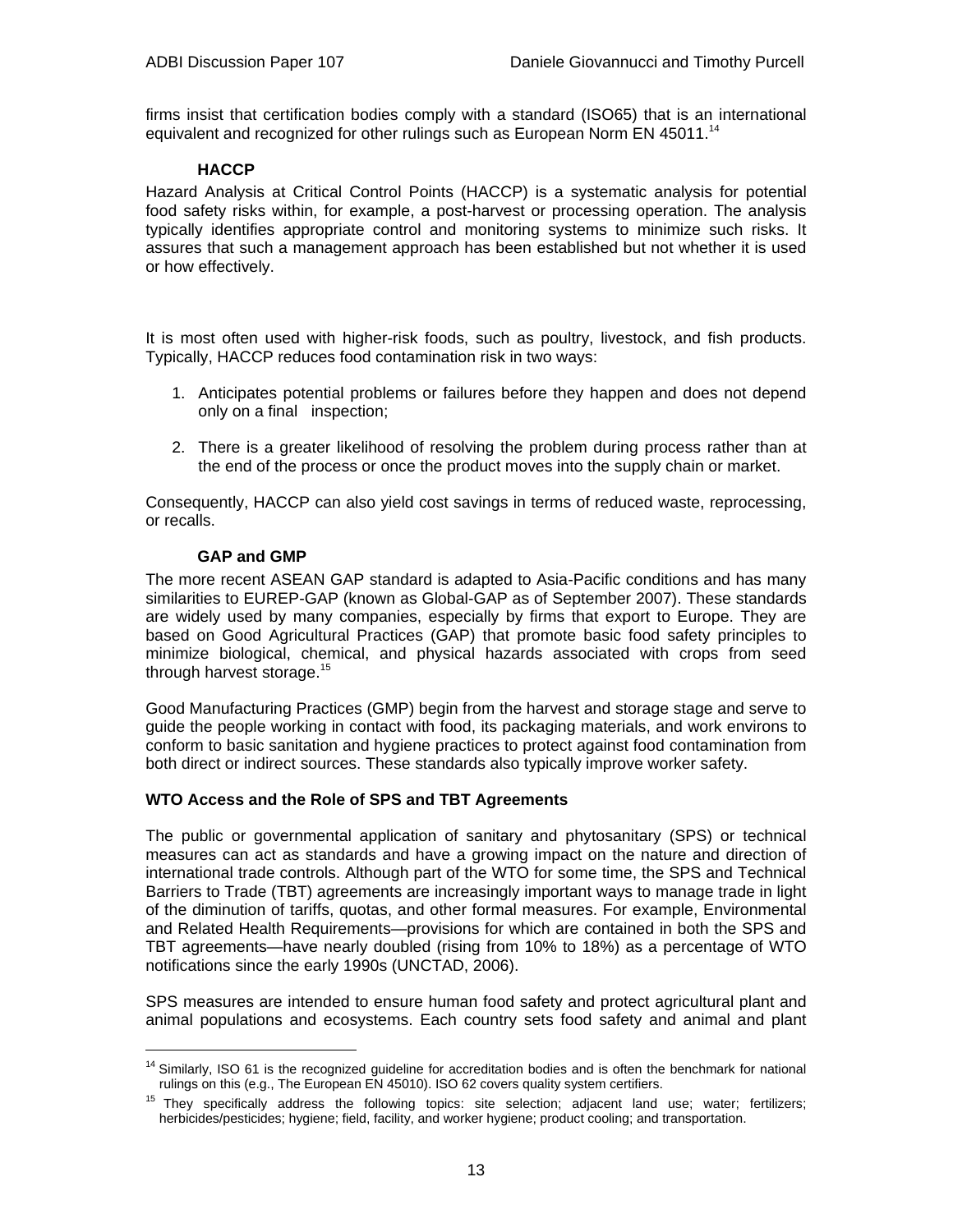health standards based on its own assessment of acceptable risk levels. The SPS agreement recognizes the right of countries to maintain national standards that are stricter than international levels, although they must be justified by scientific evidence and should be consistently applied.

The TBT agreement aims to stop WTO members from using arbitrary technical regulations, standards, or testing and certification procedures to protect domestic producers. It applies to all aspects of food standards not covered by the SPS agreement, including labeling requirements, nutrition claims, and quality and packaging regulations, which are generally not considered as either sanitary or phytosanitary measures. TBT prevents members from distinguishing between goods on the basis of either production or processing methods but specifies conditions when members may restrict trade using technical regulations or standards.

The WTO recognizes three organizations as sources of internationally agreed-upon benchmark agrifood standards that can affect SPS and TBT: the Codex Alimentarius, the Office International des Epizooties (known as OIE) for animal health, and the International Plant Protection Convention (IPPC) for plant health. The OIE is an 83-year-old intergovernmental organization that analyzes and disseminates veterinary information to provide expertise and transparency in control of global animal disease (includes aquatic). The IPPC is a standards treaty that aggregates 19 approved international standards, establishing measures to prevent the introduction and spread of plant pathogens and pests. Its Secretariat is within FAO, but it works through National and Regional Plant Protection Organizations such as the Asia and Pacific Plant Protection Commission or the European and Mediterranean Plant Protection Organization to help countries meet their IPPC obligations.

## **Harmonizing Standards**

Efforts have been made to develop more coherent meta-standards, particularly for food safety. Theoretically at least, they would permit the rapid movement of foods from country to country and facilitate the learning process of producers and processors when they are meeting only one general standard. Understandably, these efforts would raise issues of domestic impact in each country, particularly in poorer nations. The International Committee of Food Retail Chains (CIES) Global Food Safety Initiative is one harmonization effort to provide a single set of rules for standards. The International Social and Environmental Accreditation and Labeling (ISEAL) organization also strives to achieve harmonization among some of the most important eco-social standards bodies including IFOAM, Rainforest Alliance, FLO, UTZ Certified, and the Forest Stewardship Council. Their efforts can provide useful stepping stones for countries to collectively adopt standards guidelines and training frameworks that have broad-scale relevance and can reduce the individual cost of compliance.

## **IV. THE CURRENT CAPACITY TO MEET EMERGING MARKET REQUIREMENTS**

## **The Challenge**

Standards are difficult for many developing-country farmers to achieve, yet they provide unique market opportunities. By meeting certain standards, farmers can reduce the risk of rejection in the marketplace as well as access new, more profitable market segments. Since standards set some producers apart, the differentiation they represent serves as a competitive tool. Clearly, SMEs and smaller farms in developing countries face challenges in meeting them. Many struggle to learn and apply these new expectations, and evidence is building that if they cannot achieve at least basic standards they risk being excluded from competitive markets both regionally and internationally with potentially serious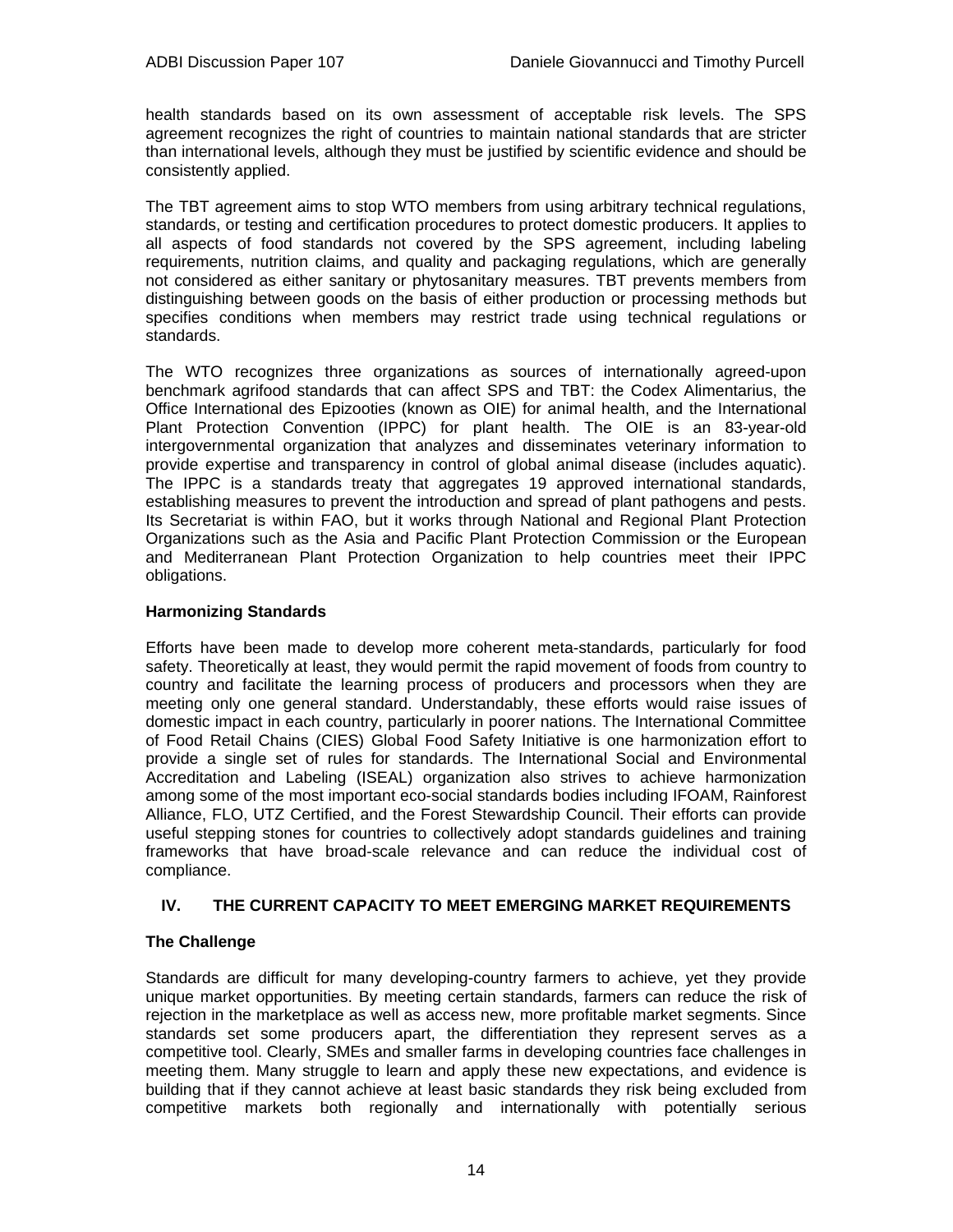consequences for economic growth, poverty alleviation, and even food security (Vander Stichele et al., 2006; Moustier et al., 2005; Reardon et al., 2003). Most producers face common barriers when considering standards:

- 1. **Selecting** which among the standards requires a good measure of market intelligence and contact with buyers as well as experience in assessing the relative demands, costs, and benefits of each—something for which there is almost no data whatsoever;
- 2. Few **institutions** exist to facilitate the adoption of standards as an ongoing learning process that takes both time and consistent training;
- 3. **Capital** to invest in new processes, equipment, and infrastructure is difficult to access;
- 4. Transaction costs for **certifying** products can be high and a barrier to entry;
- 5. **Risky learning** is often done at an international level since local market demand is modest.

Many processors, exporters, and retailers—especially for higher-value products—favor producers that can meet their demands for standards, large volumes, and year-round consistency. They sometimes create their own collection or purchasing systems that bypass local market networks thus reducing access. Typically this forces small- and medium-sized suppliers to either consolidate into organizations or larger firms or to compete for the lowervalue channels that remain. Three quick-sketch case studies point to the positive and negative experiences of different approaches; see Box 2, Box 3, Box 4.

#### **Box 2: Thailand Case Study**

A value chain analysis was carried out on Tops Supermarket group, a dominant food retailer in Thailand. The study noted:

- Variability of prices due to high losses from inadequate storage and refrigerated transport.
- Slow order response time from poor production methods, planning, and information flow.
- Inability to meet product specifications because of inadequate quality controls.
- Coordination difficulties among small suppliers.
- Lack of trust and cooperation among participants in the value chain.

Tops Supermarket had a number of specific requirements for perishables that were not being met by its existing supply structure. When Tops insisted that its suppliers be certified under the Ministry of Agriculture's new food safety program, most were unable to comply, and 190 of the 250 current suppliers were eliminated (Boselie, 2002). Most smallholders had difficulties meeting the conditions so only a few could continue and only by organizing as a group of second- or third-tier suppliers and subcontracting to the larger preferred suppliers that had the capacity and could afford the investments necessary to directly contract with World Fresh Distribution Center (van Roekel et al., 2001).

This case demonstrates that competitive requirements served to eliminate smaller-scale participants. In this instance, public-private cooperation led to overcoming the problems for some of the more able participants. However, the lack of appropriate institutional structure and the explicit intent to integrate a broader group of suppliers effectively led to the exclusion of many.

#### **Box 3: People's Republic of China Case Study**

Under different organizational models small producers have demonstrated a notable ability to meet very high quality standards and even achieve international certification. In the towns of the Feicheng area of the PRC's Shandong Province, local government committees have provided the institutional framework to organize large-scale value chains that feed processing companies in the region. Several companies are involved, and one of these, the Tai'an Asia Food Co., is a Sino-Japanese joint venture that receives the production of approximately 10,600 farmers. Farmers typically earn several hundred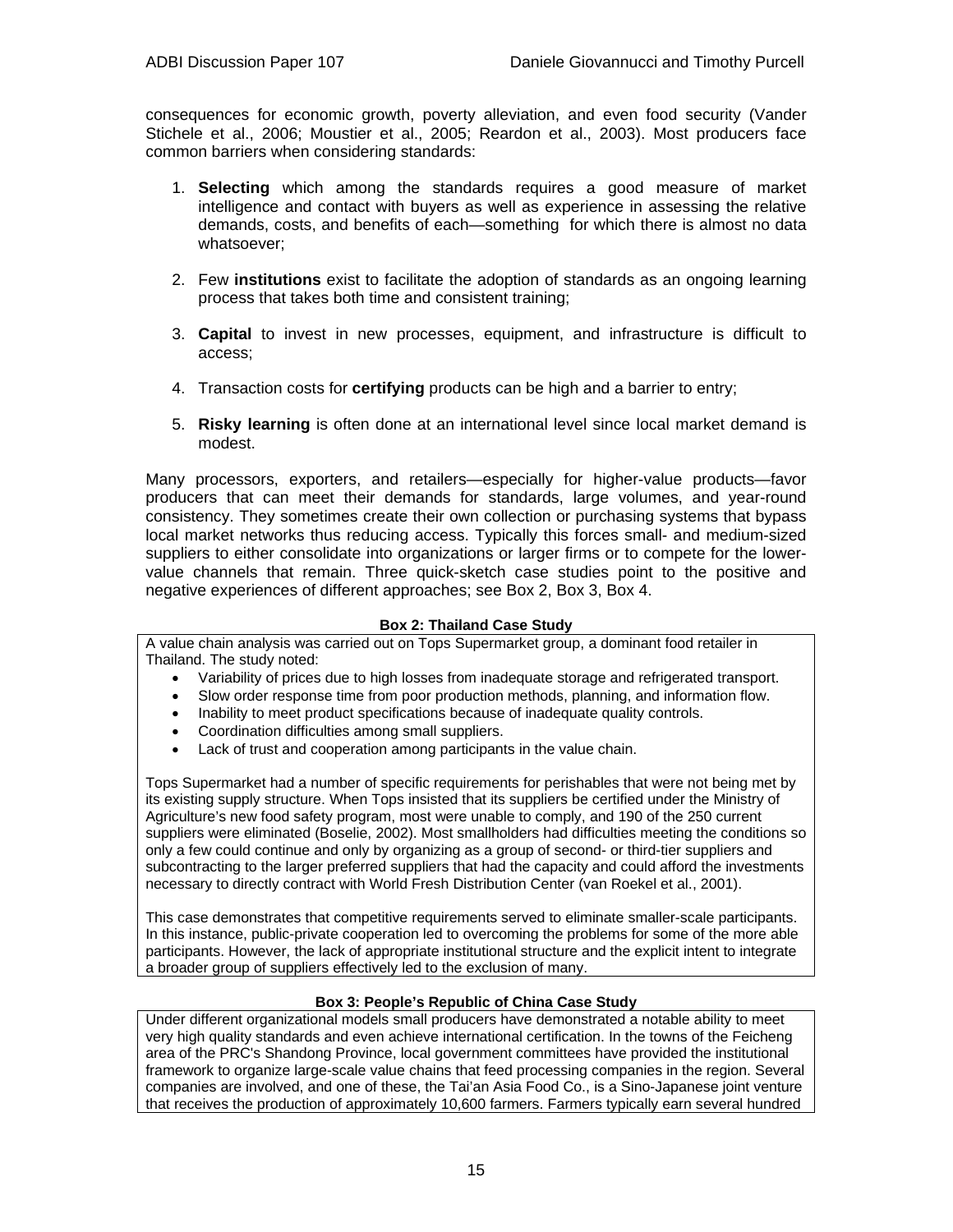US dollars annually, a remarkable sum considering that their average farm size is less than 0.1 ha.

Feicheng specializes in high-value organic produce for overseas markets and is somewhat unique in that much of it is reclaimed land that was rendered toxic from excessive chemical use. The area produces 20 kinds of internationally certified horticulture crops with annual production volume of approximately 130,000 tons.

With government acting as a catalyst, the processors, local input, transport, training enterprises, and farm communities have developed relations reminiscent of Porter's cluster model.<sup>16</sup> The interface between farmers and the large enterprises is often mediated by local government, which provides a tailored framework to support the farmers' participation. It involves training, certification, extension services, and the facilitating of input distribution where necessary.

The critical lessons derived here revolved around having access to sufficient and consistent training, especially during the conversion phase when many producers were unfamiliar with the new requirements. A steadfast, reliable institutional structure, e.g., local government, facilitated the producers' willingness to adopt new methods and substantially reduced their risk. Equally important was the presence of a dependable value chain that ensured access to lucrative markets. Source: Original case study conducted for Giovannucci (2005).

#### **Box 4: Indonesia Case Study**

For most Indonesian consumers, fresh fruit and vegetables (FFV) are taking on an increasing share of their total food expenses. This is especially true in urban areas where supermarket channels are capturing an increasingly greater share of the business, but much of the business does not involve Indonesian producers.

Natawidjaja et al. (2006) found that nearly all retailers prefer to purchase imported FFV products rather than deal with Indonesian farmers due to inadequate value chains, missing or low-quality infrastructure, and poor standards. A striking 60% of the FFV sold by supermarkets are imported (approximately 80% of the fruit and 20% of the vegetables). This is considerably higher than the figure in other comparable developing countries. Larger retailers source directly from large-scale importers, while specialized wholesalers are making inroads by focusing on supplying the demanding needs of modern food industry channels such as fast-food chains and restaurants, institutional users, and supermarkets.

In West Java, the most prolific FFV production area, farmers typically lack capital and selforganization to produce according to requirements of supermarkets. Some specialized or dedicated wholesalers are increasingly working with small farmers but not more than 15% in any area.

The notable lack of support services and institutional and physical infrastructure leads wholesalers and farmers to perceive the new FFV markets as a very difficult challenge met only by the most capitalized and capable. This makes most Indonesian FFV farmers essentially uncompetitive in their domestic consumer markets.

#### **Inadequate Standards and Forsaken Value**

l

Lu (2005) estimates that in 2004 alone the PRC experienced approximately \$8 billion in reduced exports due to its failure to meet standards in numerous agricultural subsectors. This has happened in almost every sector, including grains, apiculture products, livestock, fungi, and fruits and vegetables. For example, the prohibition of Chinese animal products to the EU in 2002 caused a \$623 million loss for 94 Chinese food-processing enterprises. In 2002 and 2003, the PRC's export value of frozen spinach to Japan decreased by \$372 million compared to that of two years prior due to rejections for agrochemical residues. Even the US faced problems with standards when an *E.coli* outbreak leading to three deaths in

<sup>&</sup>lt;sup>16</sup> Michael Porter's cluster theory is useful for understanding the nature of complementary and sometimes competitive enterprises grouping in a region for mutual benefit. See, for example, Porter (1980).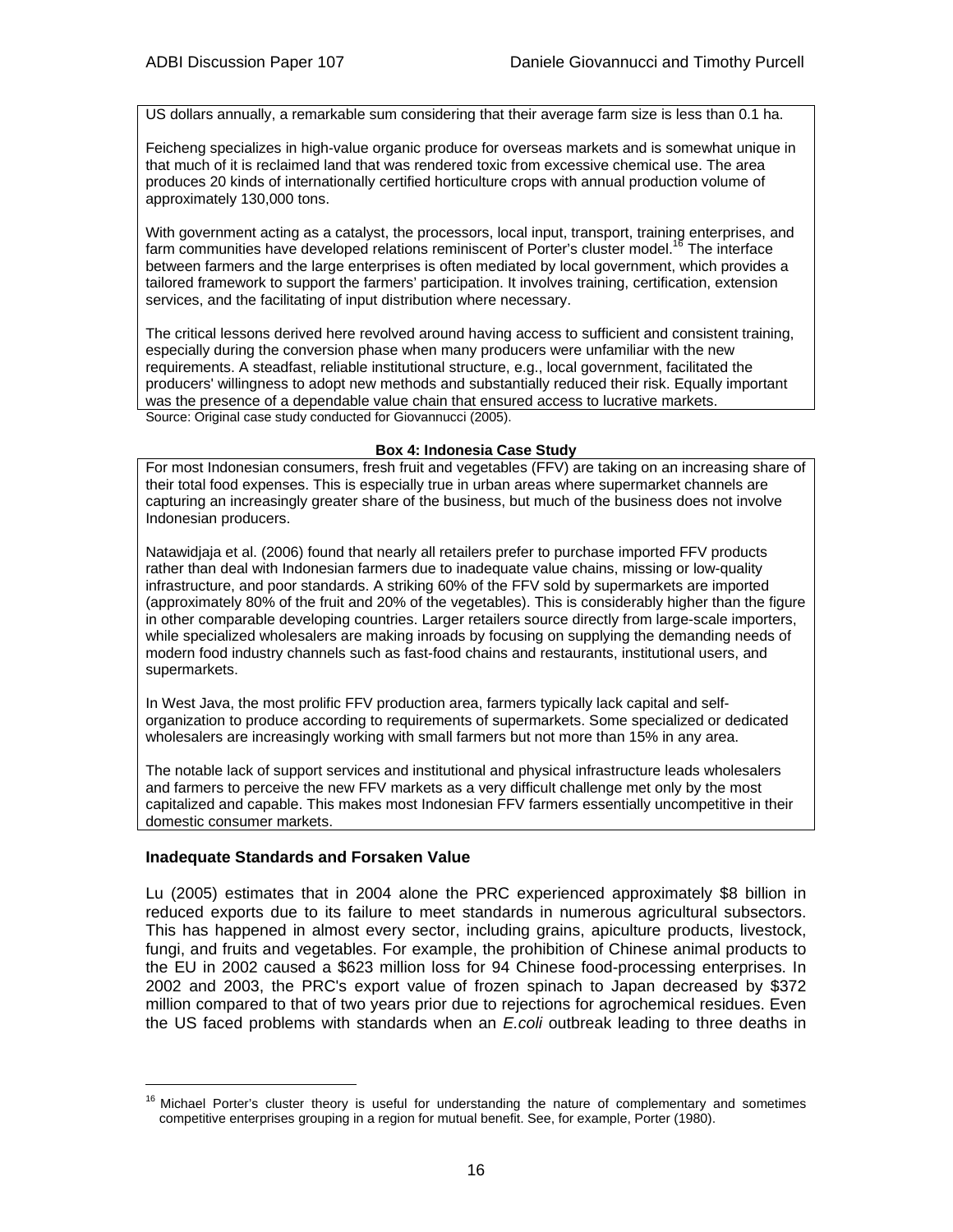mid-2006 resulted in expected losses for the US spinach industry<sup>17</sup> reaching \$100 million for the year.

The recent discovery in Europe of illegal, genetically modified rice from the PRC prompted the European Commission to discuss far-reaching import restrictions that would affect numerous rice farmers. This would apply also to non-GMO farmers from affected areas, in effect burdening them for the standards compliance failure of their compatriots. It is not just the inability to meet food safety standards that diminishes potential income. Coffee producers in Cambodia and Laos, lacking technology and processing infrastructure, often cannot meet the basic quality requirements of international markets, and their production is now limited to domestic markets and some proximate cross-border trade.

Similarly, Viet Nam's prodigious coffee trade is second to rice as the largest agricultural export earner and directly employs 600,000 workers. Much of the production quality, however, is such that its exports have consistently earned less per pound FOB than any of the top ten producers between 1993 and 2003 (ICO statistics).

The EU is Bangladesh's most important client for its fourth-leading export: frozen shrimp and fish. In 1997 the EU banned Bangladeshi fishery products due to inspections that found serious infrastructure and hygiene deficiencies in processing establishments and insufficient quality control guarantees by government inspectors. Cato and Subasinge (2003) note that, in just five months that year, the revenues lost (US\$15 million) nearly equaled the investment required to upgrade those plants and train personnel (US\$18 million). The impact, both reputational and monetary, on the industry and economy of Bangladesh was substantial.

## **Implications for Producers**

Currently, increased standards primarily impact those dealing with larger buyers or with the market for higher-value products. The developments in several countries noted previously indicate this will eventually be part of the equation for more buyers and for a broader range of products, even in secondary markets. Opportunities exist to better understand and adapt to new standards requirements in the secondary and regional markets in order to be better prepared for the eventual growing demands of those markets as well as to export competitively to the most lucrative markets.

For producers to be competitive and have market access, they have to address eight development areas:

- 1. *Institutional structures* to deliver localized production training and farm and organizational management;
- 2. *Market intelligence*  understanding what to produce, at what time, and according to what standards in order to meet buyer specifications;
- 3. *Quality*  better inputs, particularly high-quality seed and appropriate varietals, for market-oriented production and capital investment for harvest and post-harvest requirements;
- 4. *Quantity* group organization for smaller producers to aggregate the necessary volumes;

l

<sup>17</sup> http://www.cnn.com/2006/US/10/26/spinach.fears.ap/index.html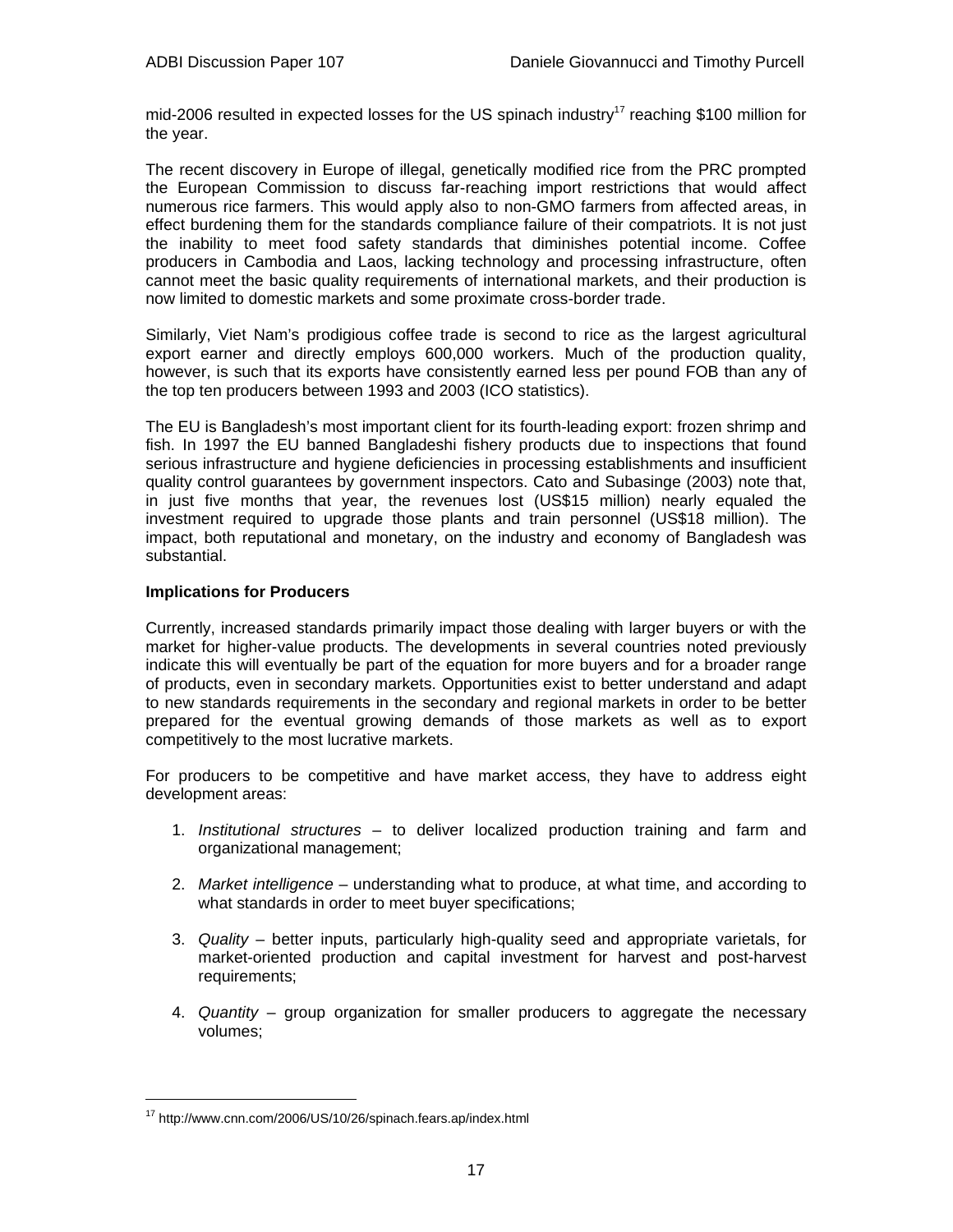- 5. *Consistent supply* appropriate late- and early-season varietals as well as investment in greenhouse production;
- 6. *Trade transactions* sound contract law that is accessible with simple dispute resolution mechanisms;
- 7. *Certification* low-cost certification and efficient product testing services;
- 8. *Trade financing* contract farming and other internal value chain financing are important but will likely be insufficient.

Enforcing standards without adequate incentives is difficult. IFAD research evaluating organics in Asia (Giovannucci, 2005) found that some aspects of standards may be bypassed where producers gain little benefit from compliance, especially where compliance is not easily checked at the farm gate. In the case of arabica coffee, Varangis et al. (2003) found that where farmer production was blended together by traders, thereby losing individual product identification, there was little or no reward for compliance or higher-quality and minimal penalty for non-compliance. Accordingly, the overall quality suffered as few farmers complied with the established standards.

## **V. COSTS AND BENEFITS OF AGRICULTURAL TRADE STANDARDS AND THE ROLE OF CONTRACTS**

Clearly, standards are a risk management tool, particularly for buyers that want to ensure the quality and safety of their supply. The demand for standards is being pushed increasingly upstream in value chains toward producers as a result both of government initiatives and private sector demands. When producers or processors can meet the required standards, they naturally improve their market access. In some cases producers may also enjoy other direct benefits and costs.

Benefits:

- Improvement in operational and managerial efficiency;
- Greater participation in global supply chain and high-value products;
- Environmental benefits of erosion reduction and soil improvement;
- Health benefits;
- Food security, including that of the rural poor (small farmers);
- Economic benefit: price premiums.

#### Costs:

- Transition difficulties potentially affecting yields;
- Investments in time and learning;
- Financial investment for infrastructure and technology;
- Higher operating costs for more complex processes.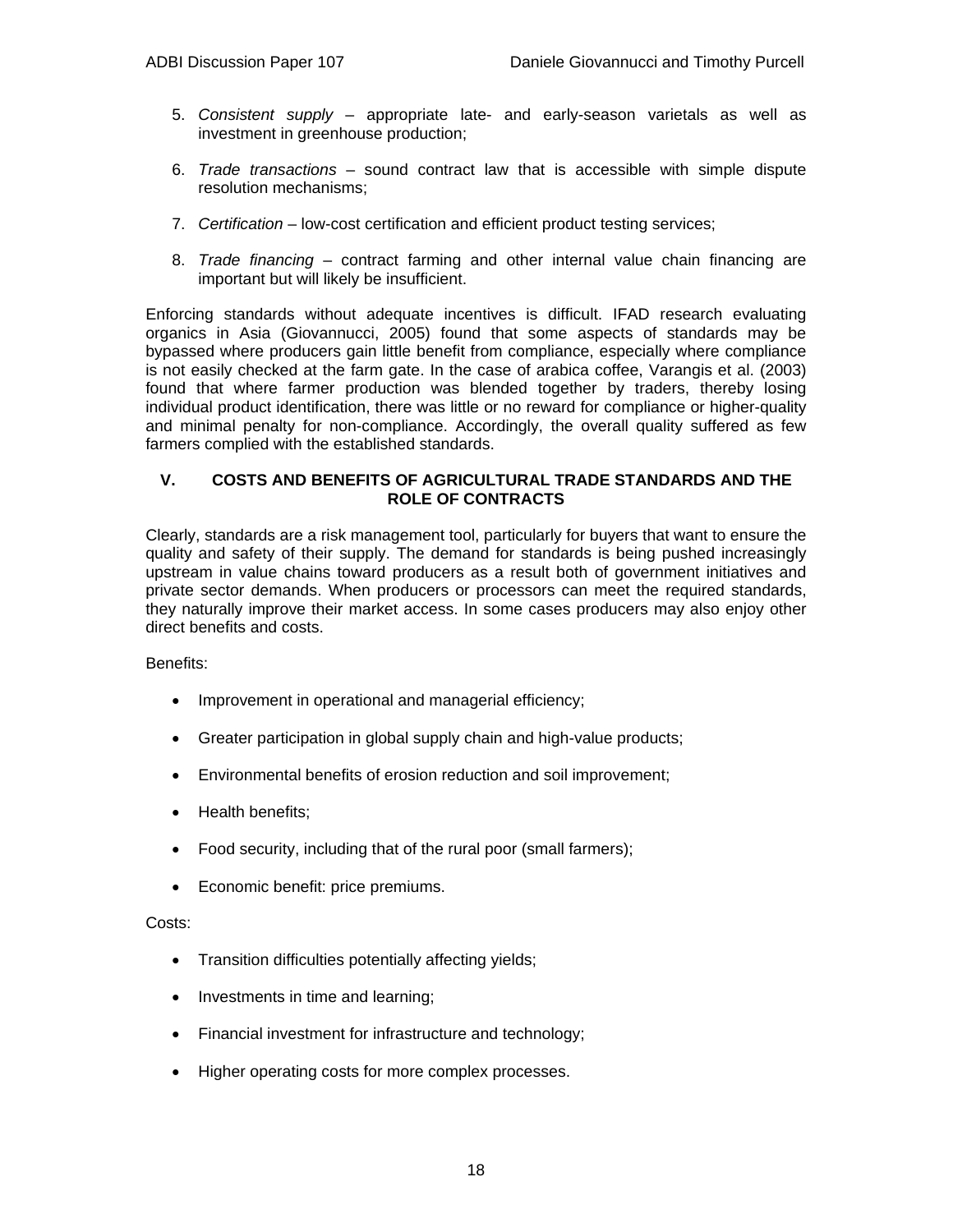## **Benefits: Direct and Indirect**

In some cases, implementing standards can improve operational and managerial efficiency. For example, the requirement to keep good records of farm inputs and their application can facilitate internal costs and benefits analysis and improve future planning. Giovannucci in Asia (2005) and Damiani in Latin America (2003) found that when small-scale traditional producers shifted to organic standards, they incurred additional costs but generally enjoyed long-term yield improvements and profitability due primarily to better farm management practices and price premiums. The results among intensive producers were mixed, with some resulting in net economic benefits and others resulting in few, if any, economic benefits (Giovannucci, 2005; Giovannucci, 2006).

Some standards—particularly those that require independent certification—intrinsically fulfill many of the broader requirements for producers to participate in global supply chains or compete in high-value products. For example, detailed recordkeeping of production inputs, traceability, and third-party monitoring that are part of organics are also useful to improve chain competitiveness and more effectively participate in lucrative markets.

Sustainability-oriented standards appear to have some additional benefits for farmers. For example, several recommend diversification away from dependence on a single cash crop, thereby reducing a producer's risk of crop failure. Pretty et al. (2005) reviewed 286 agricultural project interventions in 57 poor countries and noted that the application of improved environmental standards (IPM, organics, LEISA,  $^{18}$  etc.) not only generally improved the supply of critical environmental services for the communities but also increased productivity on most of the 12.6 million farms covered. Several standards including GAP offer environmental benefits; studies have shown that these can reduce erosion and improve soil quality (FAO, 2002; Mader et al., 2002).

Food security is of particular concern in areas of rural poverty. By fostering agricultural methods that improve not only the soil's natural fertility but also its ability to withstand natural calamities such as drought (Altieri, 1999; Drinkwater, Wagoner, and Sarrantonio, 1998) and more efficiently use nutrients (Mäder et al., 2002), the likelihood of food shortages can be reduced. Setboonsarng (2006) notes several studies showing farmers that meet organic standards enjoy a number of advantages. For example, lower production costs can improve farm viability while diversification reduces the likelihood of catastrophic crop failure, and ecological management of local resources further contributes to local food security.

Increasingly, sustainability concerns are emerging in many private standards such as Global-GAP and ISO. These may have some reference to the considerations of Organic, Fair Trade, or eco-friendly approaches while remaining simpler and less demanding. In most cases, meeting standards such as Organics means producers are able to meet the environmental requirements of many, though not necessarily all, other standards.. Bartram and Perkins (2003) reviewed 33 published studies and concluded that substantial biodiversity advantages existed when organic standards were applied. The field-to-table traceability, animal management requirements, and restrictions on the use of agrochemicals provide reasonable assurances of increased farmer safety, food safety, and animal health. The importance of farm-level diversification and a price premium for the required processes and certification further help to ensure a measure of economic benefit.

Besides the clear economic value of market access, the evidence for direct economic returns resulting from the application of standards is less clear. In many cases, meeting a standard is not associated with a higher or premium price; it is simply a requirement for doing business in any high-value product. In commodities and lower-value products, the

l

<sup>&</sup>lt;sup>18</sup> Low External Input Sustainable Agriculture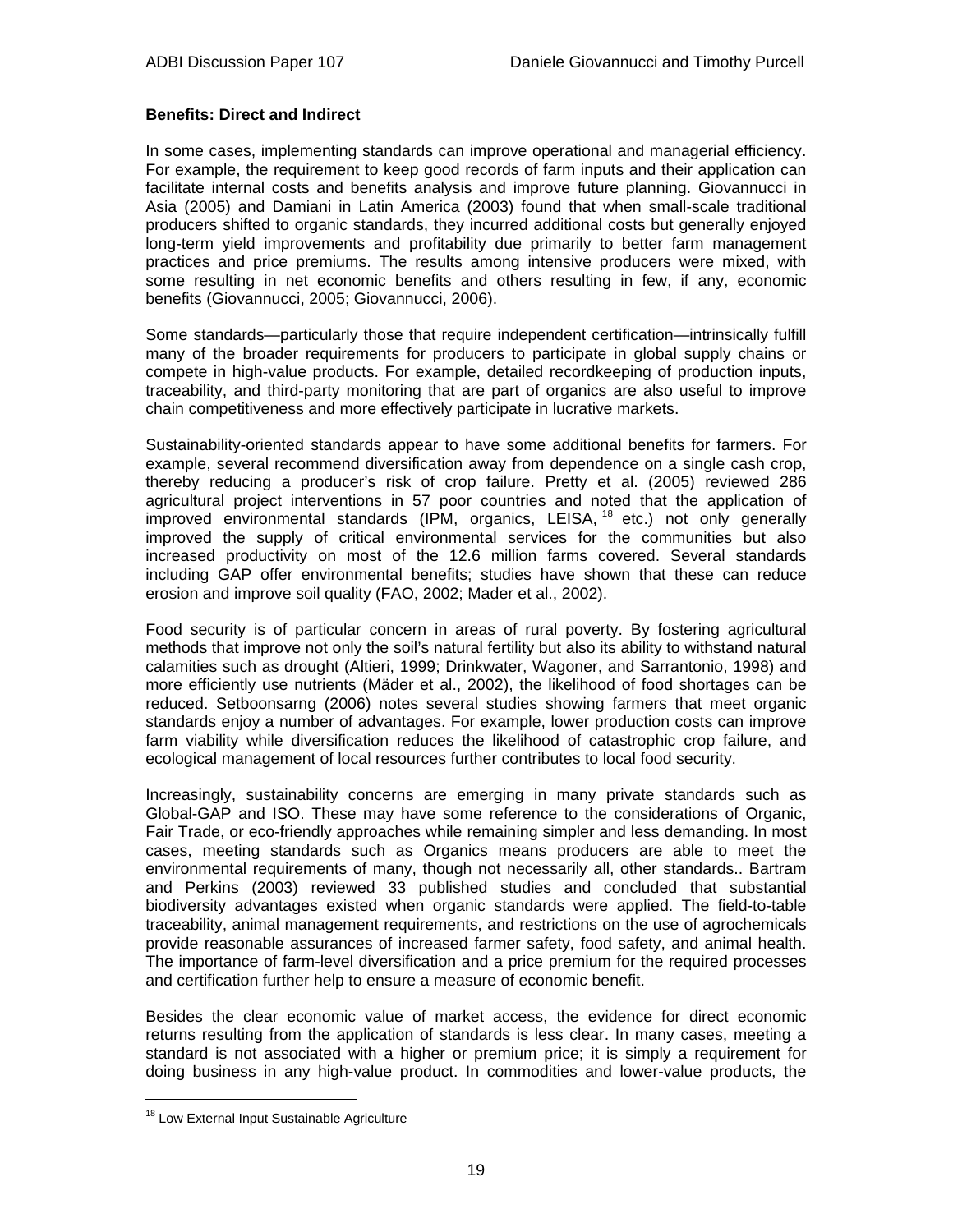failure to meet standards is likely to result in a lower price. This is the case for most GAP or GMP standards and all food safety standards. The research on the actual costs and benefits incurred in the adoption of standards is rather limited, although some attempts are currently being undertaken, the foremost being the Committee on Sustainability Assessment (COSA) measuring both direct and indirect costs and benefits of the major sustainability standards at not only the economic level, but the social and environmental levels as well.<sup>19</sup>

It is hard to tell the extent to which a price premium is paid for achieving a standard or for meeting a quality level since many products also have some physical or organoleptic quality requirements and the reasons for payment are often not distinguished. In some cases a price premium is clearly associated with the achievement and maintenance of a particular certification; this happens most often with the more complex and demanding process standards related to sustainability such as Organic and Fair Trade.

For products that are Fair Trade certified, typically a minimum price agreement exists that is considered a fair living wage for the producer. Organic product certifications can require considerable transition costs, recordkeeping, and traceability that elicit a price premium. Similarly, eco-friendly standards such as Rainforest Alliance's are seen as an opportunity cost for producers electing to maintain biodiversity and environmental integrity; these too usually command a price premium. UTZ Certified currently commands a very modest premium though it is too early to tell if that will change for this fast-growing standard as it covers new crops beyond coffee. Ethical trade standards employed in several countries have resulted in improved market access but no clear indication of consistent market premiums. Conversely, when products fail to meet basic standards, they are likely to face a price penalty.

## **Costs: Direct and Indirect**

Several types of costs typically are involved in the adoption of standards. First, a learning curve can require a large and prolonged time investment. This can also require sometimes costly institutional support from a producer organization, community, government agent, or NGO. Confusion about the types of standards and their specific requirements is an intangible cost. Little research has been conducted on these costs. Second, investment is sometimes required in equipment or infrastructure to meet standards. Third, the need for independent verification or certification for compliance and traceability also involves an expense. Traceability through the chain is increasingly relevant and challenging particularly in critical situations, e.g., positive residue tests, false or fraudulent declarations, or discrepancies in quantities traded. While direct certification costs are relatively simple to measure, it is difficult to categorize other typical costs of adopting standards since they depend heavily on two broad-ranging variables: the requirements of a specific standard and the producer's or processor's current ability to meet that standard.

Adopting some standards involves a relatively modest change. In other cases, the transition can take years and a prolonged investment before costs are recouped. Without reliable market access, the often-higher operating costs of a new standard can be onerous.

Standards are not necessarily exclusionary for small producers. Some that are oriented toward sustainability can sometimes provide an advantage for smaller producers. The typically more localized and labor-intensive aspect of organic standards mostly lend themselves better to smallholders. Fair Trade standards are designed specifically for small producers and laborers.

l

<sup>&</sup>lt;sup>19</sup> www.iisd.org/standards/cosa.asp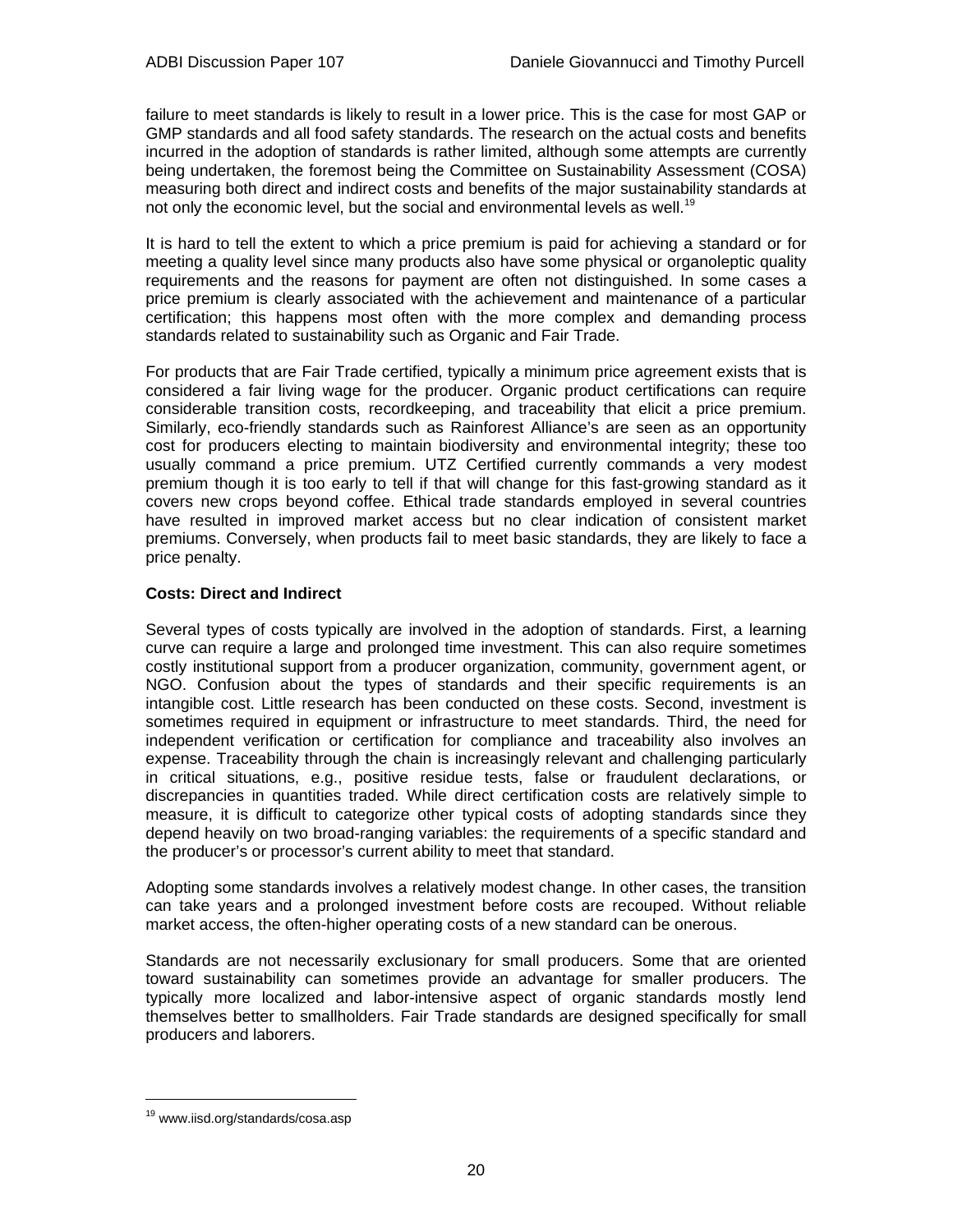Standards can have unintended consequences—and considerable costs—for producers as well as entire agricultural subsectors. For example, the lack of credible public food safety standards in Bangladesh caused the poultry products market to drop by 75% for nearly a year after bird flu was found in Southeast Asia even though not a single case was reported in Bangladesh.

Standards can impose unexpected and unremunerated costs at the local level. In Southeast Asian banana plantations, Dardaine (2003) notes that buyers insist that workers wear gloves and masks while spraying at the packing station where temperatures can reach 40°C yet will not increase the price paid for a box of bananas to cover such costs. Some emerging coffee standards piloted by some of the world's largest coffee companies to improve sustainable field practices present an interesting case study. The International Coffee Organization (2004) noted that such standards risk becoming a barrier to entry since they impose requirements that producers themselves have to finance in order to participate. The embedded environmental and social practices may be useful and improve farm management, but when imposed on smaller farms without the capital or skills to affect the changes, they can negatively impact the very sustainability that they propose to support.

A number of nations have guidelines and laws for the growing or importation of genetically modified organisms (GMOs), and these present a unique challenge. Unlike a standard that can be met gradually or eventually, GMO contamination of non-GMO crops may be more permanent and is not something that producers can readily alter. The potential for genetic drift is causing trade problems for some producers and countries such as the US and Canada when after industry assurances of containment capability, a number of food crops and storage facilities were discovered to contain GMOs. The EU has already imposed systematic order inspections in August 2006 as an emergency measure after the discovery of illegal, genetically modified rice from the PRC.

Standards can provide opportunities for increasing sustainable production and improving quality and overall competitiveness. The application of standards, however, is a difficult adjustment for many farmers faced with reduced extension services, inadequate information, and outdated capacities. The application of private grades and standards could inadvertently lead to the consolidation of producers, largely eliminating smallholders and the poor from the value chain. A number of countries are now supporting initiatives to develop largely privatesector-based tools such as contract farming to better deal with this challenge.

## **The Role of Contracts in Agricultural Trade Standards**

Contract farming is a way to enable small and medium producers to access the benefits of standards. Using contractual arrangements, agro-industry can assist some farm families to shift from traditional agriculture to production of higher-value products (Patrick, 2003). This may potentially increase incomes of contracting smallholders, reduce risks, and have multiplier effects in the rural economy.

In the context of agriculture, Sykuta and Parcell (2002) explain that a contract codifies the rules of transactions through three key elements: value, risk, and decision rights. A successful contract allocates value, risk, and decisions in a way that is mutually beneficial, ideally sharing risk and improving quality and production (MMWBP, 2005). As such it can assign roles in meeting standards and other difficult demands of modern agrifood trading systems.

Generally the buyer selects standards and transmits this condition up the value chain. Small producers may be unfamiliar with the requirements of standards and unable to access the necessary technology or equipment. Then a contractor can more readily serve as a conduit for providing such requirements, and producers are relieved of finding the right product or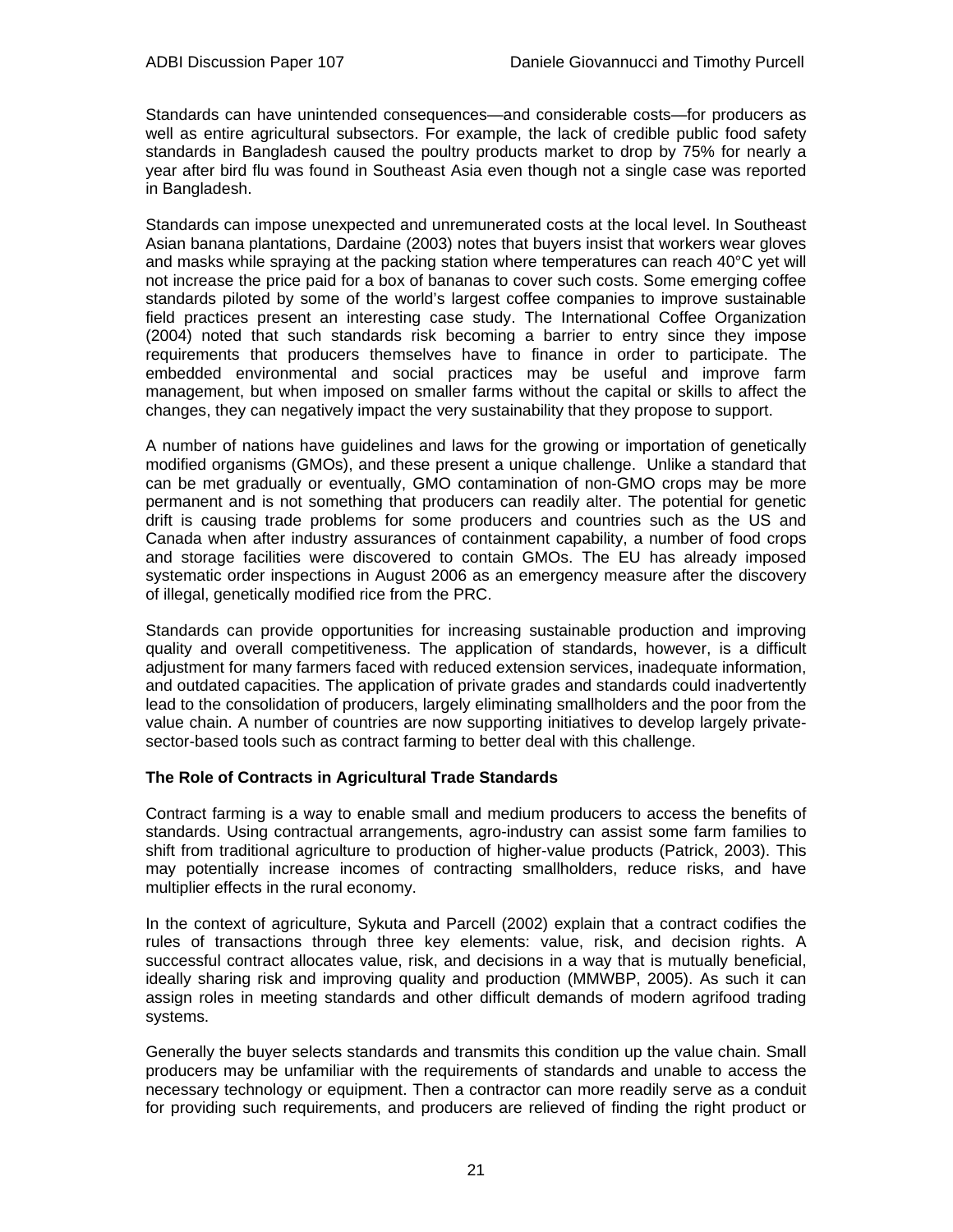technology and financing its initial purchase. Since producers rarely visit the terminal markets for their products, they may not be fully aware of specific requirements. In several southern African nations, one processing and exporting firm was able to enter a market dominated by European producers when it expanded its extension services to local farmers, using technology to help them understand and achieve the desired color range for peppers that were to be exported as paprika (van Gent, 2005; Giovannucci et al., 2001).

Contract farming can also improve market access especially for smaller producers. As contractors work with farmers to ensure that standards are met, they also aggregate supply and provide the necessary packaging, transportation, and transaction requirements to enable sales and higher-value markets. For example, a large commercial horticultural firm in Zambia helps smallholder farmers sell EUREPGAP certified vegetables to Europe by providing them access to the firm's own packing plant and airfreight quotas (Purcell and van Gent, 2005).

A certain balance of power between participants in the value-chain is necessary to facilitate sound relationships, and unless farms are quite large or well organized, this requires the presence of viable institutional structures. Poulton et al. (2004) noted in the case of Africa that contracts were more successful where there was neither monopsony buyer power nor perfect competition among buyers (MMWBP, 2005). As an example, in Viet Nam, contract farming of undifferentiated products such as ordinary rice has not succeeded as it has with specialty products such as organic aromatic rice, because side-selling is more difficult for specialty products (MMWBP, 2007).

In Viet Nam, the enactment of Decision 80 in 2002 attempted to increase the use of contracts to improve procurement and efficiency in the rural economy. The government has tried to provide incentives for parties to engage in contracts by providing favorable access to finance, land, and infrastructure. However, contracts under Decision 80 have largely been unsuccessful to date. Nguyen Do Anh Tuan et al. (2004) and Tran Cong Thang et al. (2004) suggest that three main issues have compromised such contracts. First, farmers have been accused of reneging on contracts when higher prices are offered from traders. Second, when buyers are faced with oversupplies of products from contracted producers, quality standards are sometimes tightened so processors can reject unwanted output. Third, knowledge of contractual obligations by parties in the contract is often lacking (MMWBP, 2005).

For contracts to be successfully used in many Asian countries, several areas will need to be improved. First, a "one size fits all" approach toward contracts may hurt, rather than help, producers and buyers. Second, the limited organization of producers and the imbalance in market relationships that are not addressed by institutions lead to failures. Third, greater knowledge is required in both the public and private sector to educate those engaged in contracts on the nature of contractual obligations and to develop enforcement mechanisms (formal or informal) that improve the governance of contracting relationships. Combined, these issues suggest both greater public sector roles and also greater strengthening and tightening of the value-chain through improved private-sector organization. Without such measures, the poor are unlikely to benefit from their participation in contracting relationships to raise quality and improve production practices (MMWBP, 2005).

## **VI. CONCLUSIONS AND RECOMMENDATIONS**

## **Synthesis**

Standards are increasingly critical for global trade competitiveness and becoming more decisive at the domestic level in less developed countries. Trends indicate that even for domestic markets, standards will increasingly represent the rules of the game. This is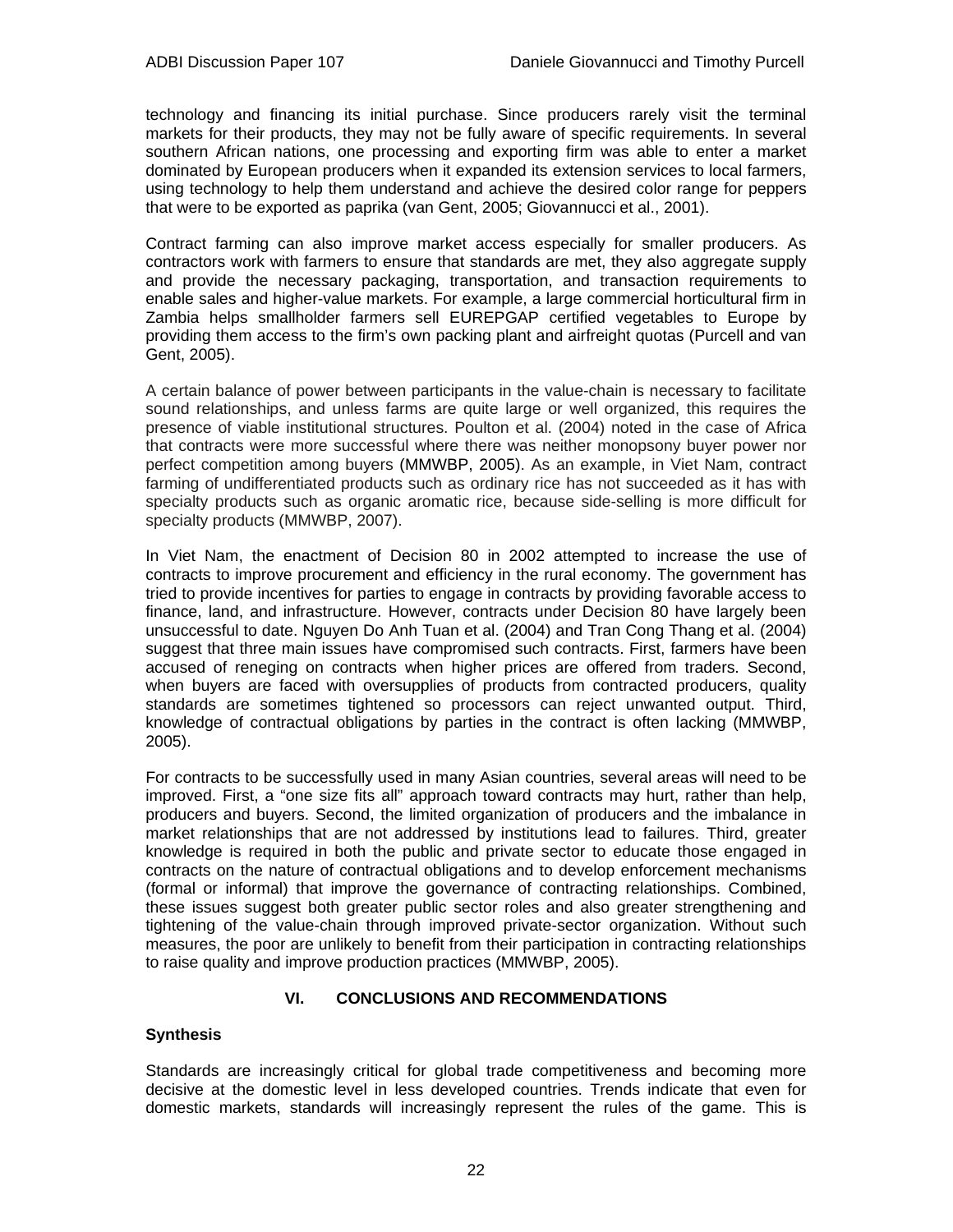especially true for higher-value and perishable products including fruit, vegetables, seafood, dairy, and meat products. Standards, like the markets they serve, are dynamic and rapidly evolving. They pose very substantial challenges, especially for smaller producers. Yet, within the challenge of standards there are a host of opportunities.

As Hoffman notes, $20$  governments should look beyond the immediate costs to the prospects and the catalytic role that standards offer both for national competitiveness and environmental sustainability. For developing countries, these standards provide competitive options with higher-value products, especially sustainability standards such as organics whose process management and traceability can aid market entry and whose application methods are well suited to small-farm conditions.

The public sectors in most developing countries often lack know-how in this area, and their capacity to provide extension services and marketing support has further diminished in recent decades. A measure of public support, often with private partnerships, i.e., contract farming, semi-private extension, etc., is vital to ensure efficient and affordable participation for small and medium farmers or rural enterprises. Given the unique nature of standards, an innovative response will be necessary in order for government to be effective. Two issues are predominant:

- 1. Information and capacity building to help producers, firms, and traders compete;
- 2. Institutional structures to enable the majority of farmers and SMEs to invest and participate.

## **Policy Focus**

Van Gelder et al. (2006) note that "Policies on food safety often lead to standards that cannot be met by southern countries" and that a program to build capacity is necessary to meet standards. The World Bank, formulating its rural strategy in 2003, acknowledged how market trends require a new focus on knowledge, value chains, and sustainability that align with the inevitable standards needed for higher-value crops, sustainable production systems, and chains. This change in emphasis reflects a similar policy focus in many of its progressive client countries.

#### **Policies**

l

Policies play a big role, and particularly those that influence distributional outcomes will contribute to competitiveness in the long run as small and medium rural entrepreneurs develop and advance the sector. For example, for small and medium producers to participate in the livestock sector requires coordinated taxation policy between producers and their contractors. In this sector, inputs (primarily feed) can represent three-fourths of the cost of production (FAO), and many nations tax market transactions between the contractors (feed and input suppliers) and producers who raise the animals. In contrast, most nations do not tax the grain transfers within integrated operations. Taxing transactions with small producers not only is a relatively modest source of government revenue but also creates a disincentive for working with such out-growers, giving larger, vertically coordinated firms a distinct advantage.

It can be difficult to determine which standards to select for development training. Some standards are highly specific to a subsector or desired in a particular market. However,

<sup>&</sup>lt;sup>20</sup> Ulrich Hoffmann, Chief, UNCTAD Trade and Sustainable Development Section, address to plenary conference on Trade and Environment Dimensions in the Food and Food Processing Industries in Asia and the Pacific (16-18 October 2006).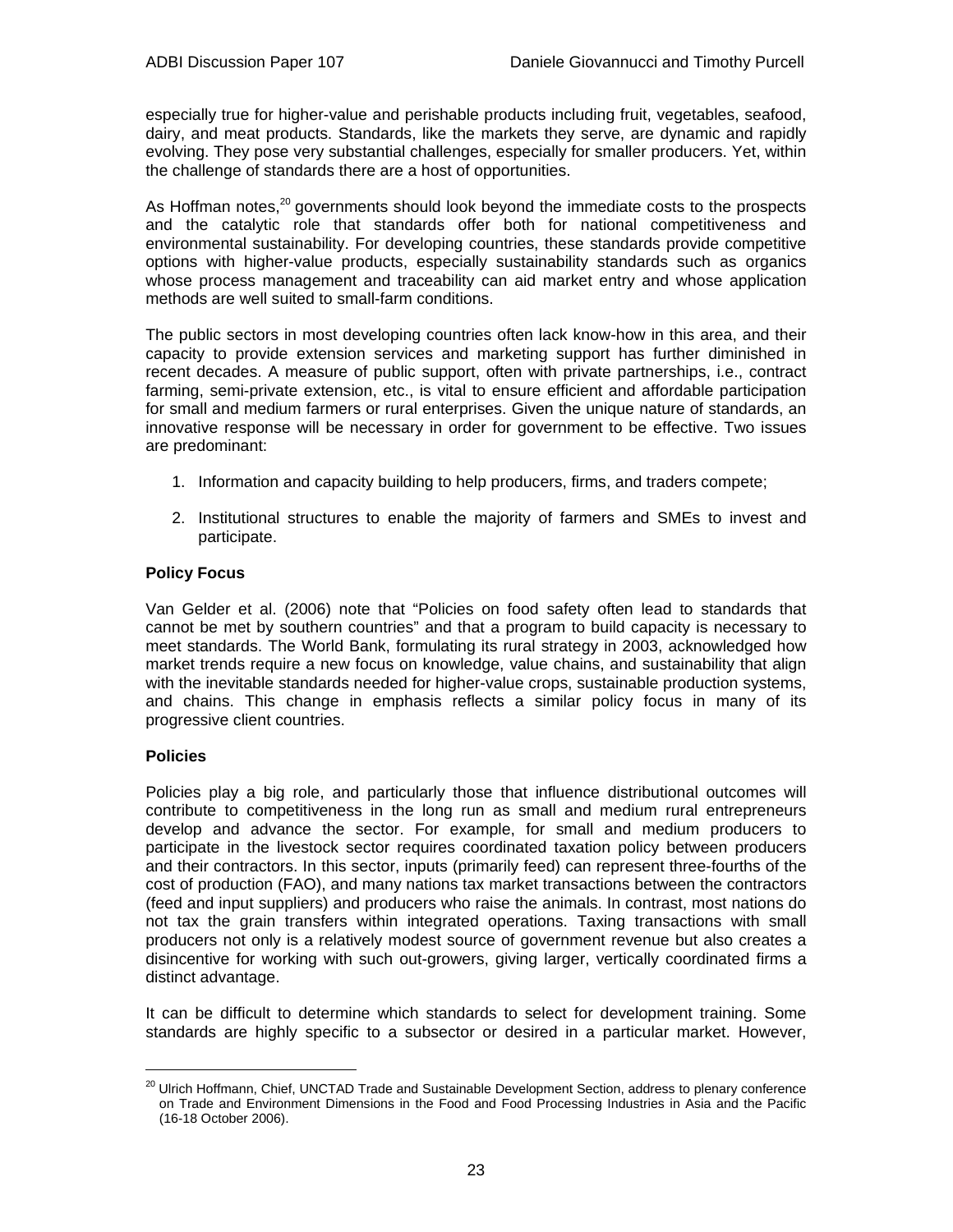numerous basic standards are relevant across both sectors and markets and are therefore the most useful starting points. For example, integrating GAP practices into basic production methods can provide a measure of basic production sustainability and also the baseline requirement for many other field standards. Subsequent interventions would likely progress toward more sophisticated standards such as organics that can have broader local environmental impacts and international market relevance

## **Public and Private Roles**

Public and private roles around the issue of standards are intimately intertwined and complementary. At some levels the public sector is intrinsically too slow to be an effective arbiter or facilitator of the many increasingly important private standards. The private sector too has its limitations, primarily the failure to adequately address the public concerns for food safety and value chain equity. Still, some useful distinctions exist between private and public sector responses to changes in technical standards.

On the whole, the public sector in many developing countries appears unprepared to handle the new norms, since public formulation and enforcement of standards have been relatively weak or even absent. This is important since even the slow-to-change public standards, such as Minimum Residue Levels, are progressively more demanding. A clear concern exists about the possible use of public standards as a non-tariff trade barrier. Even if they can be met, the high compliance costs imply the possible erosion of the comparative production advantages in developing countries.

Private standards are often developed at the firm level.<sup>21</sup> The expansion and proliferation of these standards can generate particularly onerous transaction costs for producers and SMEs. Small farms typically face higher compliance costs than larger ones as they are more likely to lack internal control systems, technical capacity, and investment capital. Therefore, if they do not either participate in proactive value chains or have a measure of institutional support, they may essentially end up producing less-tradeable goods.

Accordingly, dealing with standards requires new, more agile institutional frameworks than traditional methods. As such, innovative institutional structures can equitably link international capacity to local needs. A better collaboration with value chains via practical structures such as contract farming will help ensure competitiveness and inclusion of SMEs and smaller farmers. Consequently, it is imperative for government to take the lead in creating an enabling environment to meet three objectives:

- 1. **Knowledge management infrastructure** to both distill information and provide access to it;
- 2. **Business development strategies** that integrate with the private sector to ensure standards relevance;
- 3. **Institutional structures** oriented to producers but also encompassing the entire chain to guarantee both equity and long-term competitiveness.

The recent ubiquitousness of standards and new value-chain models present a unique opportunity to learn and develop appropriate interventions that spur the competitiveness of inputs, production, processing, and marketing.

l

 $21$  Trade associations also create standards in their role as proxies for private firms.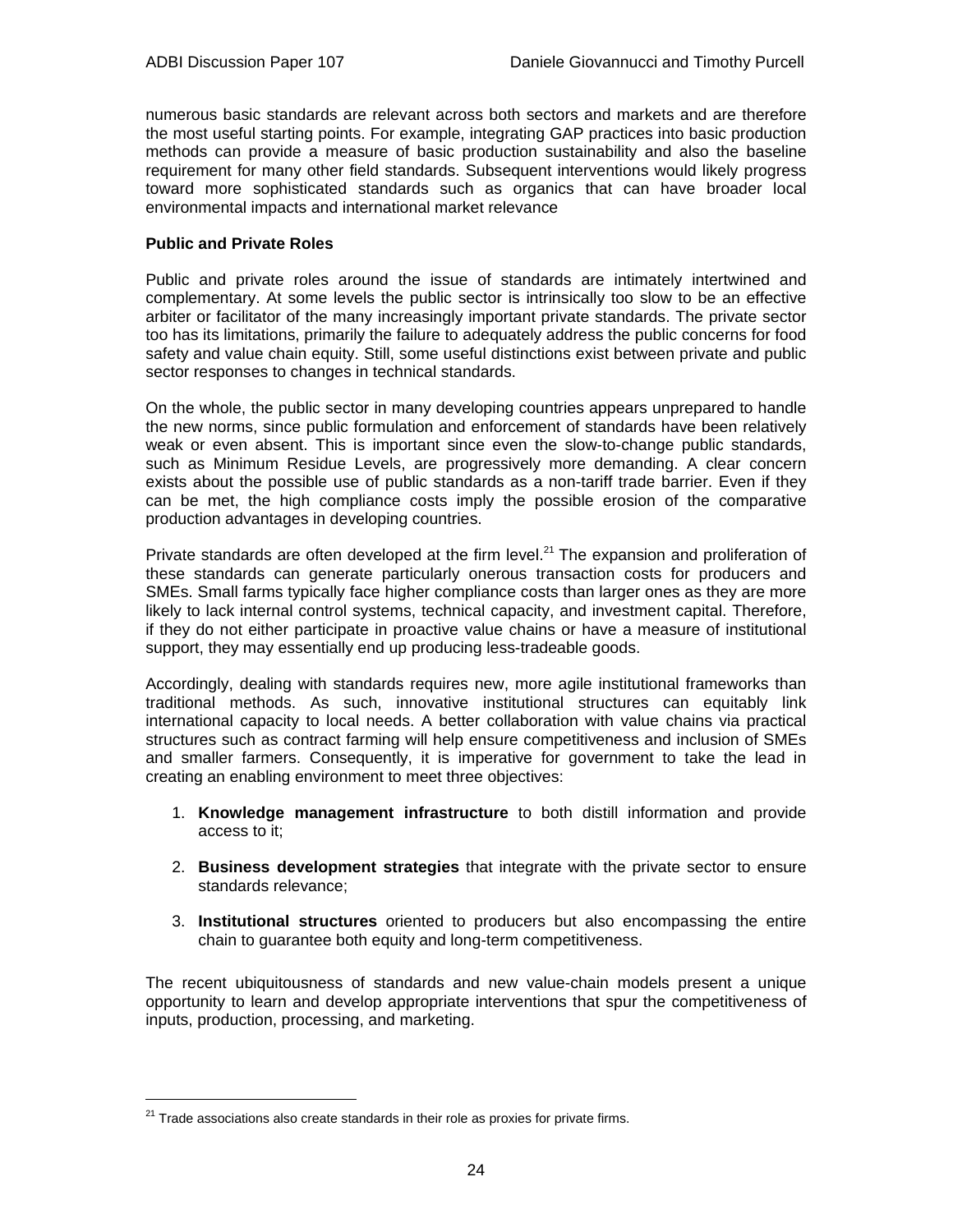## 1. Knowledge management

Knowledge management systems are vital to aid awareness and understanding of the drivers, threats, and opportunities implicit in the relevant and forthcoming standards. This includes dedicated, locally accessible knowledge platforms so that producers, SMEs, and value chains can better understand emerging market trends in different areas, differences between standards, and implications of adopting particular ones. For example, the work of the Sustainable Commodity Initiative's Committee on Sustainability Assessments (COSA) provides institutions with a detailed grasp of producers' full costs and benefits involved in adopting diverse sustainability standards and initiatives.

Although standards are dynamic and changing, their basic premises are consistent and can be conveyed in a variety of teaching forms, which range from farmer field schools to influencing the curricula of Technical and Vocational Training schools in order to enhance the skills of farmers and extension agents.

Although education can provide the basis of learning, producers and traders also need knowledge management systems that can provide progressive and more dynamic market intelligence. Market intelligence requires services that can assess the nature of demand, standards requirements, trends, and projections in the relevant markets. Rather than setting up new market information systems, it would be more productive to link with existing private sources of information that are increasingly available and also with ongoing public initiatives such as those developed by the International Food Policy Research Institute (IFPRI) and by the International Center for Tropical Agriculture (CIAT by its Spanish acronym).

## 2. Business strategies

It can be particularly productive for government to partner with the private sector in order to develop strategic medium- and long-term public responses that effectively support competitive value chains. The trade participation of most producers and SMEs will occur through value chains. These are characterized by systemic rather than individual efficiencies, and value chains both generate and distribute rents, though not necessarily equally. Without accessible knowledge systems and supporting institutions, smaller and weaker chain members are more likely to be eliminated than strengthened.

Public-private partnership can help smallholder producers to more effectively participate in value chains; yet, an important lesson on the public side is for government to adequately address the potential exclusionary impacts of standards development.

#### 3. Institutional structures

While national-level reach is important, locally relevant institutional structures are vital in order to both create immediate local capacity and establish the institutional trajectories necessary to foster long-term agricultural competitiveness as well as include a broader portion of rural producers and SMEs.

These institutional structures and supporting policies include NGOs, educational centers, producer organizations, trade associations, and local government agencies such as extension services. They also are market information systems, certification systems, regulatory mechanisms to make clear the rules of the game, and enforcement mechanisms—both public and private—to monitor and ensure compliance. These hardware and software aspects work best when there is transparency and interrelatedness in the systems. Such institutions provide consistency at the local level as well as market-oriented linkages to international technology and information. Without these frameworks, smaller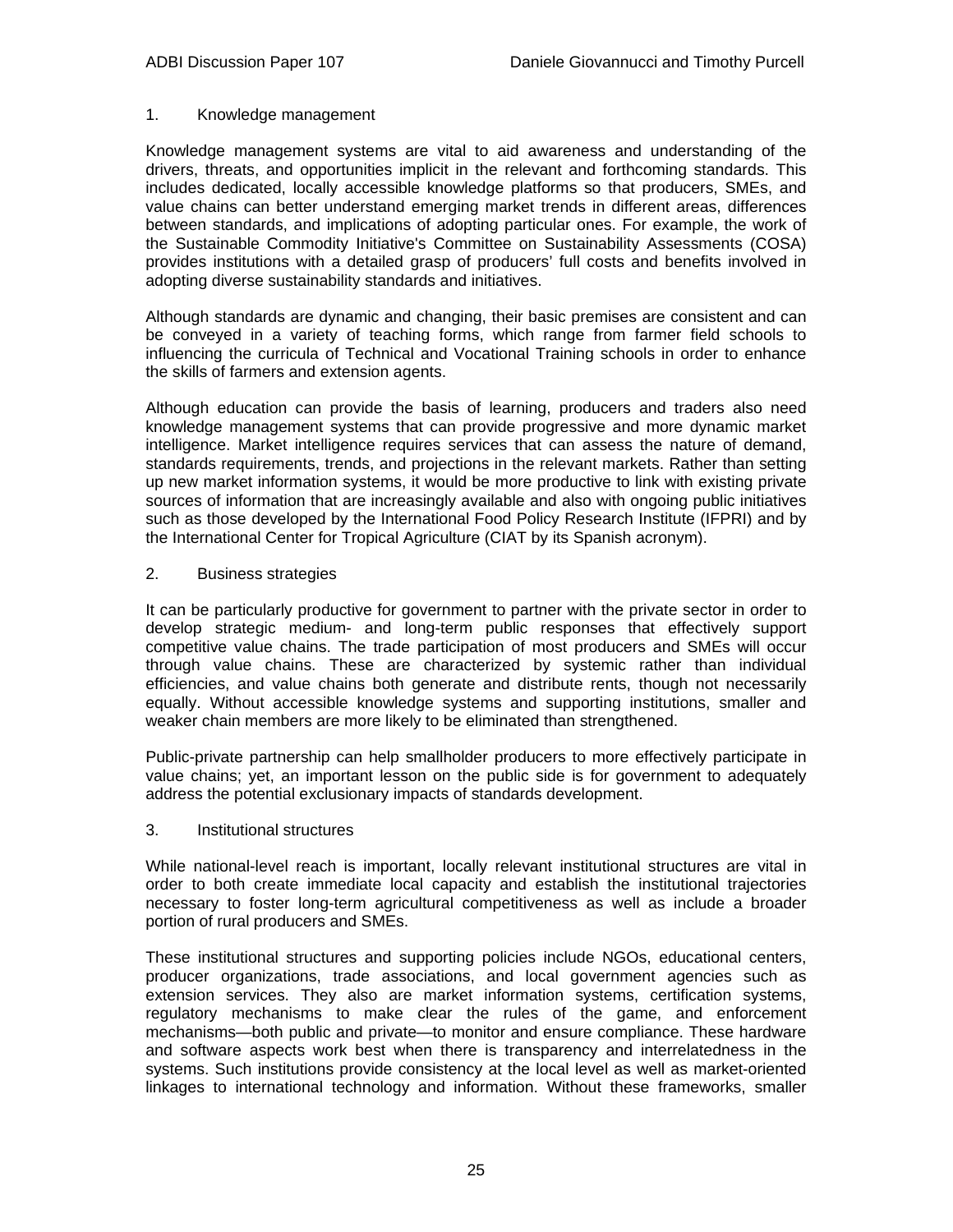producers and SMEs will find it difficult to adapt and to improve their capacity and to equitably participate in value chains and markets.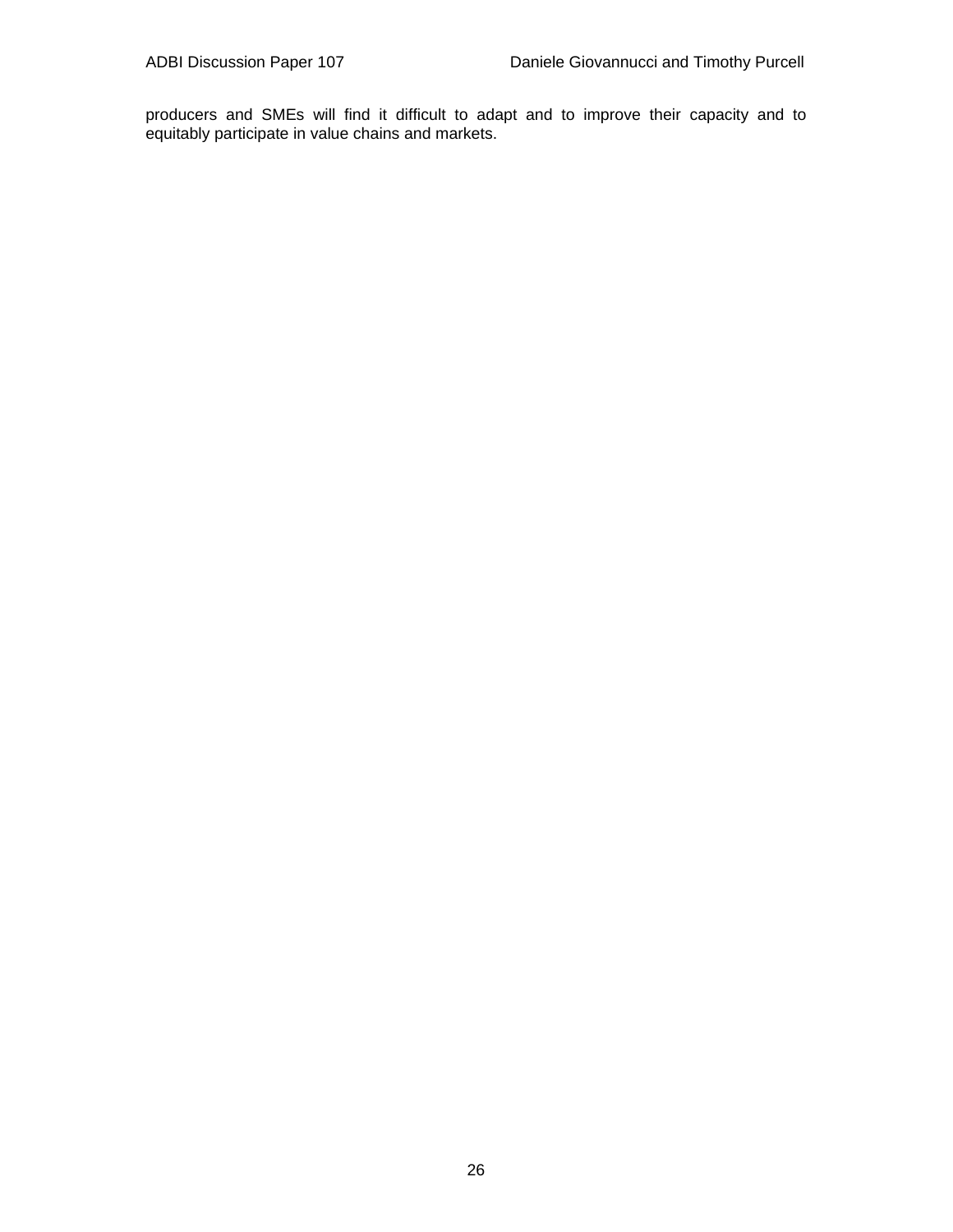## **References**

- Boselie, D. 2002. Business Case Description: TOPS Supply Chain Project, Thailand. KLICT International Agri Supply Chain Development Program. The Hague: Agri-Chain Competence Foundation.
- Busch, Lawrence, and Carmen Bain. 2004. New! Improved? The Transformation of the Global Agrifood System. Rural Sociology 69 (3): 321-346.
- Cato, J. C., and S. Subasinge. 2003. Case Study: The Shrimp Export Industry in Bangladesh. Focus 10, Brief 9 of 17, September 2003. Food Safety in Food Security and Food Trade. Washington, D.C., International Food Policy Research Institute.
- Center for Science in the Public Interest. 2007. Cited in the *Wall Street Journal* article "Going Proactive on Food Safety." 15 October 2007.
- COA. 1999. Fair Market or Market Failure? A Review of Australia's Retailing Sector. Report by the Joint Select Committee on the Retailing Sector. August. Canberra: Commonwealth of Australia.
- Dardaine, Emilie. 2003. Building Partnerships, the Difficulties Encountered by Small Farmers to Meet the Requirements of the International Market. Text of speech at the third expert meeting on Socially and Environmentally Responsible Horticultural Production and Trade on 16 February 2003. Nürnberg, Germany. Online at: ftp://ftp.fao.org/paia/organicag/meet160203\_4a.pdf
- Fulponi, Linda. 2005. Private Voluntary Standards in the Food System: The Perspective of Major Food Retailers in OECD Countries. Food Policy, 31(1), pages 1-13.
- Gereffi, G. 1994. The Organization of Buyer-Driven Global Commodity Chains: How U. S. Retailers Shape Overseas Production Networks. Commodity Chains and Global Capitalism. G. Gereffi and M. Korzeniewicz. London: Praeger.
- Gereffi, G. 2001. "Shifting Governance Structures in Global Commodity Chains, with Special Reference to the Internet." American Behavioral Scientist 44(10: 1616-1637).
- Gereffi, G., and M. Korzeniewicz, Eds. 1994. Commodity Chains and Global Capitalism. London: Praeger.
- Grievink, J. 2003. The Changing Face of the Global Food Industry. Presentation at the OECD Conference on Changing Dimensions of the Food Economy: Exploring the Policy Issues, The Hague, 6 February 2003 OECD.
- Giovannucci, Daniele. 2006. Salient Trends in Organic Standards: the Opportunities and Challenges for Developing Countries. In: "Standards and Trade: Challenges and Opportunities for Developing Country Agro-Food Trade" course. Washington, DC: World Bank Institute-USAID, Trade Standards Working Group. Available online at: http://www.dgiovannucci.net/docs/Salient\_Trends\_in\_Organic\_Standards-Opportunities\_for\_Developing\_Countries.pdf
- Giovannucci, Daniele, and Morton Satin. 2006 (republished from 2001). Food Quality Issues: Understanding HACCP and other quality management techniques. VirtualPRO, the on-line journal of Industrial Processes Engineering at: www.revistavirtualpro.com Also at: http://lnweb18.worldbank.org/essd/essd.nsf/a235c63e6d22927585256866007098 83/37343b58a4cf229c852568ae0012cbff/\$FILE/ATTAAQ33/food\_quality\_issues.pdf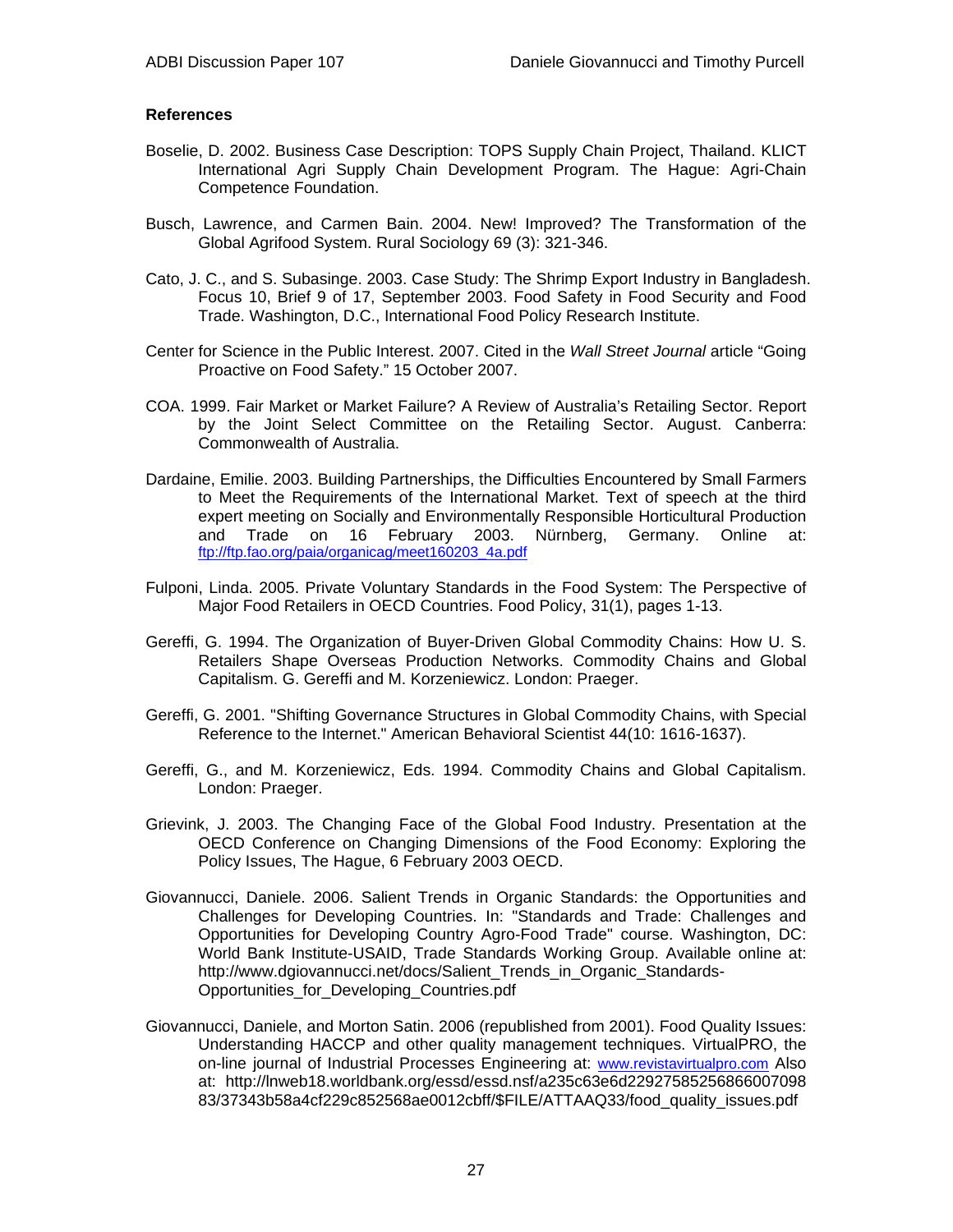- Giovannucci, Daniele, and Stefano Ponte. 2005. The Collective Formulation and Effectiveness of Public & Private Sustainability Standards: In special issue of Food Policy Journal, "Private Agrifood Standards: Implications for Food Policy and the Agrifood Systems."
- Giovannucci, Daniele. 2005. Organic Agriculture and Poverty Reduction in Asia. IFAD: Rome. Available online at: http://www.dgiovannucci.net/docs/Evaluation\_of\_Organics\_in\_Asia\_IFAD-Giovannucci%20.pdf
- Giovannucci, Daniele P., Patricia Aust Sterns, Michael Eustrom, and Hyde Haantuba. 2001. The Impact of Improved Grades and Standards For Agricultural Products in Zambia. Phase One Assessment and Recommendations for United States Agency for International Development (RCSA): Johannesburg.
- Giovannucci, Daniele, and Thomas Reardon. 2000. Understanding Grades And Standards and how to apply them. (D. Giovannucci, Ed.). World Bank: Washington, D.C. Available online at: http://web.worldbank.org/WBSITE/EXTERNAL/TOPICS/EXTARD/0,,contentMDK:204 41034~pagePK:210058~piPK:210062~theSitePK:336682,00.html

Hazell, P. 2004. Last chance for the small farm? IFPRI Forum. IFPRI: Washington, D.C.

- Hu, D., T. Reardon, S. Rozelle, P. Timmer, and H. Wang. 2004. The Emergence of Supermarkets with Chinese Characteristics: Challenges and Opportunities for China's Agricultural Development. Development Policy Review, 22 (4): 557-86.
- Jaffee, Steven, and Spencer Henson. 2004. Standards and Agro-Food Exports from Developing
- Countries: Rebalancing the Debate. World Bank Policy Research Working Paper 3348: Washington, D.C.
- Kaplinsky, R., and M. Morris. 2001. A Handbook for Value Chain Research. Brighton, United Kingdom, Institute of Development Studies, University of Sussex.
- Lu, Wencong. 2005. Trade and Environment Dimensions of the Food and Food-Processing Industries: A Case Study from China. In United Nations Economic and Social Commission For Asia and the Pacific regional workshop on "Trade and Environment Dimensions in the Food and Food Processing Industries in the Asia and the Pacific," 16-18 October 2006. Bangkok, Thailand.
- MMWBP. 2005. Issues of Contracts: Applications to Value Chains in Viet Nam. Making Markets Work Better for the Poor Project Briefing No. 6. Asian Development Bank and the Department for International Development (UK). Hanoi, Viet Nam.
- MMWBP. 2007. Linking Farmers to Markets through Contract Farming. Chapter 5. Markets and Development Bulletin. Making Markets Work Better for the Poor Project, Asian Development Bank and the Department for International Development (UK), Hanoi, Viet Nam.
- Moustier, Paule, Dao The Anh, Hoang Bang An, Vu Trong Binh, Muriel Figuié, Nguyen Thi Tan Loc, and Phan Thi Giac Tam. 2005. The Participation of the Poor in Supermarkets and other Distribution Value Chains. Making Markets Work Better for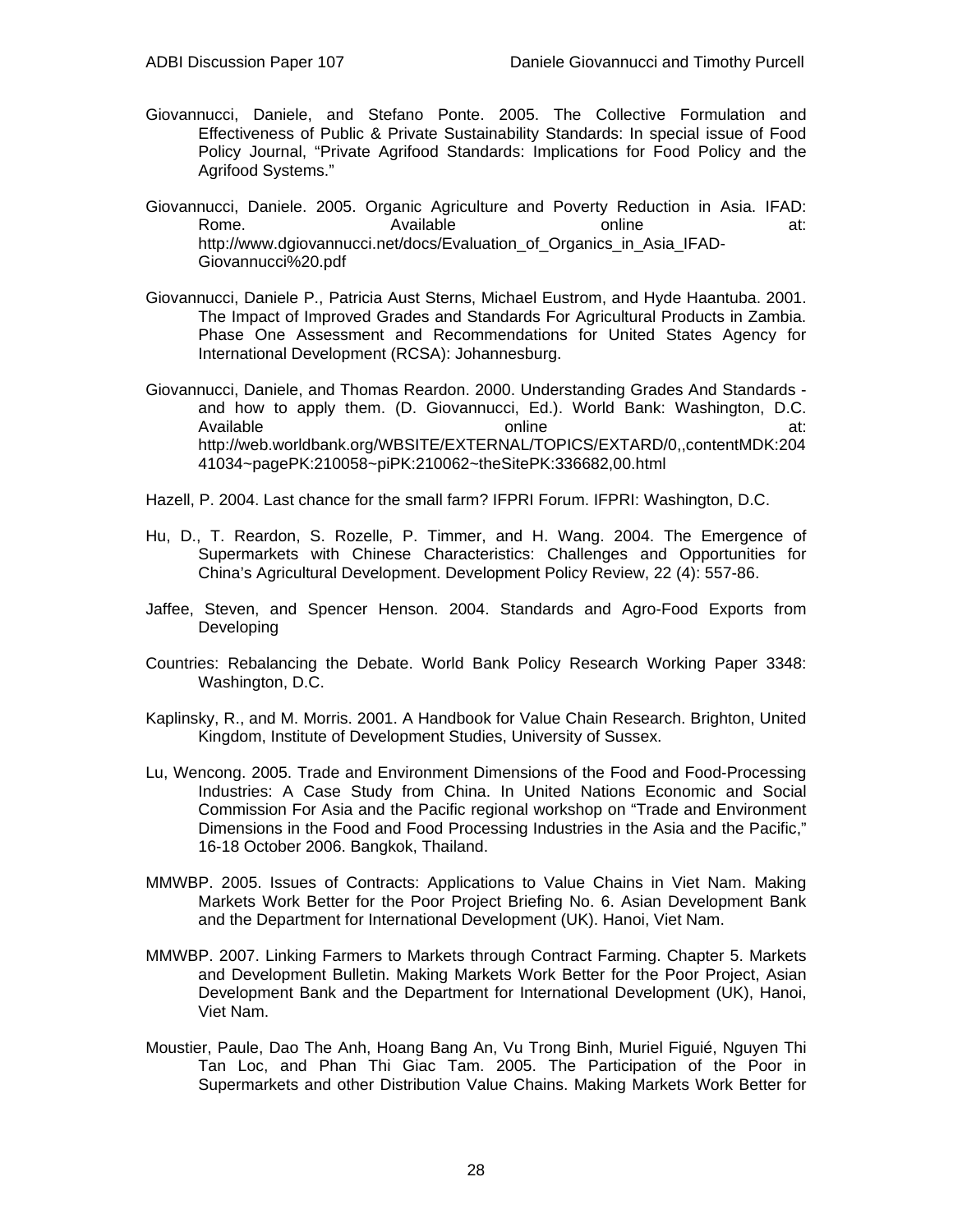the Poor Discussion paper No. 11, Asian Development Bank and Department for International Development (UK). Hanoi, Viet Nam.

- Natawidjaja, Ronnie, S. Trisna Insan Noor, Tomy Perdana, Elly Rasmikayati, Sjaiful Bachri, Thomas Reardon, Ricardo Hernàndez. 2006. The Impact of the Rise of Supermarkets on Horticulture Markets and Farmers in Indonesia. Center for Agricultural Social Economics Research and Development: Bogor.
- Nguyen, Do Anh Tuan, Trung Kien Nguyen, Cong Thang Tran, Le Trong, and Karl Rich. 2004. The Participation of the Poor in Agricultural Value Chains: A Case Study of Cassava. Making Markets Work Better for the Poor Project, Asian Development Bank and Department for International Development (UK). Hanoi, Viet Nam.
- Patrick, I. 2003. Contract Farming in Indonesia: Smallholders and Agribusiness Working Together. ACIAR Technical Reports No. 54. Canberra, Australian Centre for International Agricultural Research.
- Poulton, C., P. Gibbon, B. Hanyani-Mlambo, J. Kydd, W. Maro, M. Nylandsted Larsen, A. Osorio, D. Tschirley, and B. Zulu. 2004. Competition and Coordination in Liberalized African Cotton Market Systems *World Development* 32 (3):519-536.
- Purcell, Tim, and Karl Rich. 2002. Rice Value Chain Study: Cambodia. A Report Prepared for the World Bank. Phnom Penh, Cambodia, Agrifood Consulting International.
- Purcell, Tim, and Ganesh Rauniyar. 2005. Cambodian Agrarian Structure Study. Prepared for the Ministry of Agriculture, Forestry and Fisheries, Royal Government of Cambodia, the World Bank, the Canadian International Development Agency (CIDA), and Gesellschaft für Technische Zusammenarbeit (GTZ). Phnom Penh: Agrifood Consulting International.
- Purcell, Tim, and Rudy Van Gent. 2005. Synthesis Study on Options for Smallholder Commercialization. Project P091803 under the Zambia Smallholder Agricultural Commercialization Strategy. Lusaka, Zambia: Agrifood Consulting International for the Government of Zambia and the World Bank.
- Reardon, T. 2005. Retail Companies as Integrators of Value Chains in Developing Countries: Diffusion, procurement system change, and trade and development effects. Deutsche Gessellschaft fur Technische Zusammenarbeit: Eischborn.
- Reardon, Tim, and J. Berdegué. 2002a. "The Rapid Rise of Supermarkets in Latin America: Challenges and Opportunities for Development." Development Policy Review 20(4: 371-388).
- Reardon, Tim, and J. Berdegué. 2002b. "Supermarkets and Agrifood systems: Latin American Challenges." Development Policy Review Theme Issue 20(4).
- Reardon, Thomas, C. Peter Timmer, Christopher B. Barrett, and Julio Berdegué. 2003. "The Rise of Supermarkets in Africa, Asia, and Latin America." American Journal of Agricultural Economics 85: 1140-1146.
- Setboonsarng, Sununtar. 2006. Organic Agriculture, Poverty Reduction, and the Millennium Development Goals. ADB Institute Discussion Paper No. 54.